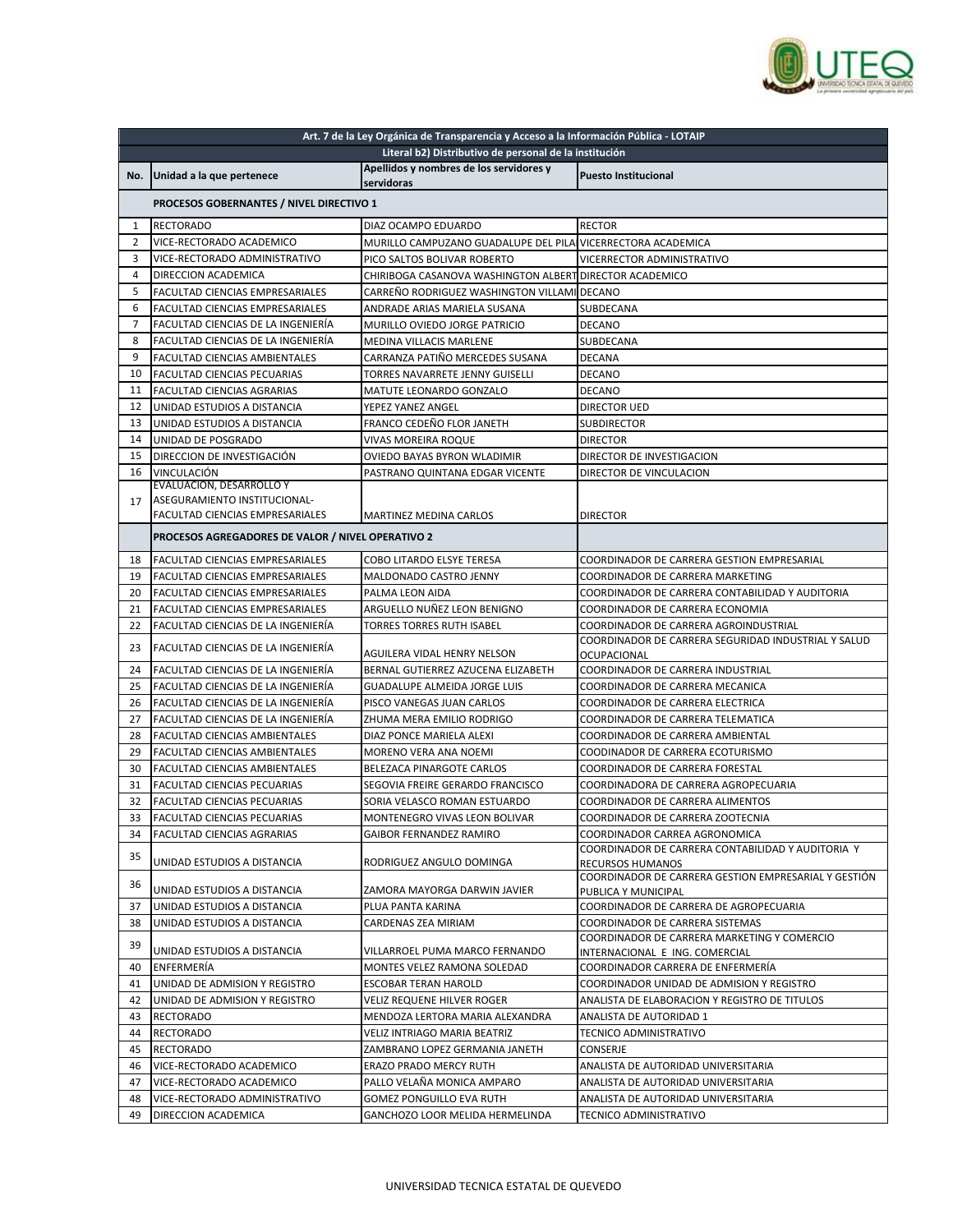

| 50  | <b>RELACIONES PUBLICAS</b>                                       | MOLINA ALMEIDA ADRIANA GISSELA        | ASISTENTE DE RELACIONES PUBLICAS                      |
|-----|------------------------------------------------------------------|---------------------------------------|-------------------------------------------------------|
| 51  | <b>RELACIONES PUBLICAS</b>                                       | MOLINA ALMEIDA ADRIANA GISSELA        | ASISTENTE DE RELACIONES PUBLICAS                      |
| 52  | SECRETARÍA GENERAL                                               | PINCAY ORTEGA MARIA JACQUELINE        | ANALISTA DE DOCUMENTACION ARCHIVO Y CERTIFICACION 2   |
| 53  | SECRETARÍA GENERAL                                               | GOMEZ BARRE SANDRA CECILIA            | ANALISTA DE DOCUMENTACION ARCHIVO Y CERTIFICACION 1   |
| 54  | SECRETARÍA GENERAL                                               | MUÑOZ LOOR RODRIGO NICANOR            | ANALISTA DE DOCUMENTACION ARCHIVO Y CERTIFICACION 1   |
| 55  | <b>COMPRAS PUBLICAS</b>                                          | AREVALO TOBAR YUNI ELIZABETH          | ANALISTA DE COMPRAS PUBLICAS 2                        |
| 56  | <b>COMPRAS PUBLICAS</b>                                          | FIGUEROA QUILA LAURA ELVIRA           | ANALISTA DE COMPRAS PUBLICAS 1                        |
| 57  | <b>COMPRAS PUBLICAS</b>                                          | ROSADO MONTOYA MILDRED LILI           | ANALISTA DE COMPRAS PUBLICAS 2                        |
| 58  | COMPRAS PUBLICAS                                                 | GARCES SEGOVIA WILMER EDUARDO         | TECNICO ADMINISTRATIVO                                |
| 59  | CONTROL DE ACTIVOS Y BODEGA                                      | ROBINSON VERA EDISON GABRIEL          | ANALISTA DE ACTIVOS FIJOS                             |
| 60  | CONTROL DE ACTIVOS Y BODEGA                                      | DELGADO ZAMORA MARIA ISABEL           | ANALISTA DE ACTIVOS FIJOS                             |
| 61  | CONTROL DE ACTIVOS Y BODEGA                                      | TRIANA MUÑOZ MARIO ROBERTO            | ASISTENTE DE ACTIVOS FIJOS                            |
| 62  | CONTROL DE ACTIVOS Y BODEGA                                      | PALACIOS GOMEZ IRVING ANTONIO         | ASISTENTE DE ACTIVOS FIJOS                            |
| 63  | CONTROL DE ACTIVOS Y BODEGA                                      | TOALA BAQUE ANGEL MANUEL              | ASISTENTE DE CONTROL DE BODEGAS                       |
| 64  | PROCURADURÍA                                                     | SANTILLAN FLOR GLADYS MAGDALENA       | PROCURADOR 1                                          |
| 65  | <b>POSGRADO</b>                                                  | PARRAGA PADILLA CARMEN ELIZABETH      | TECNICO ADMINISTRATIVO                                |
| 66  | <b>POSGRADO</b>                                                  | FLORES GUERRA MARIO GABRIEL           | CONSERJE                                              |
| 67  | <b>POSGRADO</b>                                                  | ZAMBRANO PLAZA ANGEL GERMAN           | <b>OFICINISTA</b>                                     |
| 68  | <b>TALENTO HUMANO</b>                                            | FAJARDO ROMERO JESSICA DEL ROCIO      | ANALISTA DE TALENTO HUMANO 2                          |
| 69  | <b>TALENTO HUMANO</b>                                            | <b>GANCHOZO FLOREANO AMERICA INES</b> | ANALISTA DE TALENTO HUMANO 1                          |
| 70  | <b>TALENTO HUMANO</b>                                            | CEDEÑO ANDRADE VICTOR ANTONIO         | ANALISTA DE TALENTO HUMANO 1                          |
| 71  | <b>TALENTO HUMANO</b>                                            | CARDENAS MOLINA CARMEN VIRGINIA       | ANALISTA DE TALENTO HUMANO 2                          |
| 72  | <b>TALENTO HUMANO</b>                                            | ORTIZ BASANTES MERY ARACELY           | ANALISTA DE TALENTO HUMANO 2                          |
| 73  | <b>TALENTO HUMANO</b>                                            | SOLIS BARROS WASHINGTON EDUARDO       | CONSERJE                                              |
| 74  | TALENTO HUMANO                                                   | GARCIA SABANDO ROMULO ISAIAS          | <b>MEDICO OCUPACIONAL</b>                             |
| 75  | <b>TALENTO HUMANO</b>                                            | RODRIGUEZ GUALE JOSE LEONARDO         | ESPECIALISTA EN SEGURIDAD E HIGIENE OCUPACIONAL       |
| 76  | <b>BIENESTAR UNIVERSITARIO</b>                                   | FERNANDEZ HIDALGO ELSA DE JESUS       | <b>TRABAJADOR SOCIAL</b>                              |
| 77  | <b>BIENESTAR UNIVERSITARIO</b>                                   | RIVADENEIRA INTRIAGO MARIANA JESUS    | <b>PSICOLOGA</b>                                      |
| 78  | <b>BIENESTAR UNIVERSITARIO</b>                                   | VILLON VILLEGAS MAGNO RICARDO         | PROMOTOR UNIVERSITARIO (CORO)                         |
| 79  | <b>BIENESTAR UNIVERSITARIO</b>                                   | REYES TORRES GUILLERMO RIGOBERTO      | PROMOTOR UNIVERSITARIO                                |
| 80  | <b>BIENESTAR UNIVERSITARIO</b>                                   | ALARCON LOPEZ JUAN JONNY              | ASISTENTE DE PROMOTOR UNIVERSITARIO                   |
| 81  | <b>BIENESTAR UNIVERSITARIO</b>                                   | SANCHEZ CORDOVA ADELAIDA JACKELINE    | ASISTENTE DE PROMOTOR UNIVERSITARIO                   |
| 82  | <b>BIENESTAR UNIVERSITARIO</b>                                   | JARAMILLO OLIVO GUILLERMO BARTOLO     | ASISTENTE DE PROMOTOR UNIVERSITARIO                   |
| 83  | <b>BIENESTAR UNIVERSITARIO</b>                                   | MORAN SUAREZ FERNANDO DANIEL          | ASISTENTE DE PROMOTOR UNIVERSITARIO                   |
| 84  | <b>BIENESTAR UNIVERSITARIO</b>                                   | MIRANDA ULLON SANTOS JUAN             | ASISTENTE DE PROMOTOR UNIVERSITARIO                   |
| 85  | <b>BIENESTAR UNIVERSITARIO</b>                                   | PEREZ CARRANZA JORGE SANTIAGO         | ASISTENTE DE PROMOTOR UNIVERSITARIO                   |
|     | EVALUACION, DESARROLLO Y                                         |                                       |                                                       |
| 86  | ASEGURAMIENTO INSTITUCIONAL-<br>FACULTAD CIENCIAS EMPRESARIALES  |                                       |                                                       |
|     | EVALUACION, DESARROLLO Y                                         | RODRIGUEZ VELEZ YOCONDA PILAR         | ANALISTA DE PLANIFICACION 1                           |
| 87  | ASEGURAMIENTO INSTITUCIONAL-                                     |                                       |                                                       |
|     | FACULTAD CIENCIAS EMPRESARIALES                                  | PALMA ALAVA PABLO ELVER               | ANALISTA DE PLANIFICACION 2                           |
| 88  |                                                                  |                                       | PRESIDENTE DE COMISIÓN GENERAL DE EVALUACIÓN INTERNA- |
|     | EVALUACION INTERNA-FACULTAD CIENCIAS   DIAZ OCAMPO RAUL GILBERTO |                                       | PROFESOR TITULAR PRINCIPAL NIVEL 1 GRADO 6            |
| 89  | EVALUACION INTERNA                                               | GARCES ESTRELLA SORAYA MAGALLY        | ANALISTA DE EVALUACION 2                              |
| 90  | EVALUACION INTERNA                                               | BRIONES CHILAN ERASMO LIDER           | ANALISTA DE EVALUACION 1                              |
| 91  | <b>FINANCIERO</b>                                                | LOOR ALCIVAR LAURO FREDDY             | TECNICO ADMINISTRATIVO                                |
| 92  | <b>PRESUPUESTO</b>                                               | SANCHEZ FUENTES ESTHER ANGELA         | ANALISTA DE PRESUPUESTO 2                             |
| 93  | <b>PRESUPUESTO</b>                                               | VARELA CARRANZA YESENIA MONSERRATE    | ANALISTA DE PRESUPUESTO 3                             |
| 94  | CONTABILIDAD                                                     | FALCONES ESPINOZA EMMA MARIA          | <b>CONTADOR GENERAL</b>                               |
| 95  | CONTABILIDAD                                                     | VELIZ CHEVEZ CARMEN MAGDALENA         | ANALISTA DE CONTABILIDAD 1                            |
| 96  | <b>TESORERÍA</b>                                                 | GARCES BARCO WILMER EDUARDO           | <b>TESORERO GENERAL</b>                               |
| 97  | APOYO A LA GESTION                                               | YEPEZ SALINAS WILSON ANTONIO          | TECNICO DE AUDIO Y VIDEO                              |
| 98  | APOYO A LA GESTION                                               | PLUAS MUÑOZ EDUARDO MANUEL            | CONSERJE                                              |
| 99  | APOYO A LA GESTION                                               | CRIOLLO VELOZ PAULINO EFRAIN          | ASISTENTE                                             |
| 100 | SERVICIOS UNIVERSITARIOS                                         | ALVAREZ ZAMBRANO MAYRO DELCINO        | TRABAJADOR AGRICOLA                                   |
| 101 | <b>SERVICIOS UNIVERSITARIOS</b>                                  | CARABAJO PERALTA JULIO HUMBERTO       | GASFITERO                                             |
|     | 102 SERVICIOS UNIVERSITARIOS                                     | CARRANZA CARRANZA JAVIER MAXIMO       | AUXILIAR DE MANTENIMIENTO                             |
|     | 103 SERVICIOS UNIVERSITARIOS                                     | CERCADO COBEÑA NEIL FRANCISCO         | AUXILIAR DE MANTENIMIENTO                             |
|     | 104 SERVICIOS UNIVERSITARIOS<br>105 SERVICIOS UNIVERSITARIOS     | ERAZO FERNANDEZ FRANKLIN RAFAEL       | AUXILIAR DE MANTENIMIENTO                             |
|     |                                                                  | FRANCO VEAS FELIX WILMER              | <b>ELECTRICISTA</b>                                   |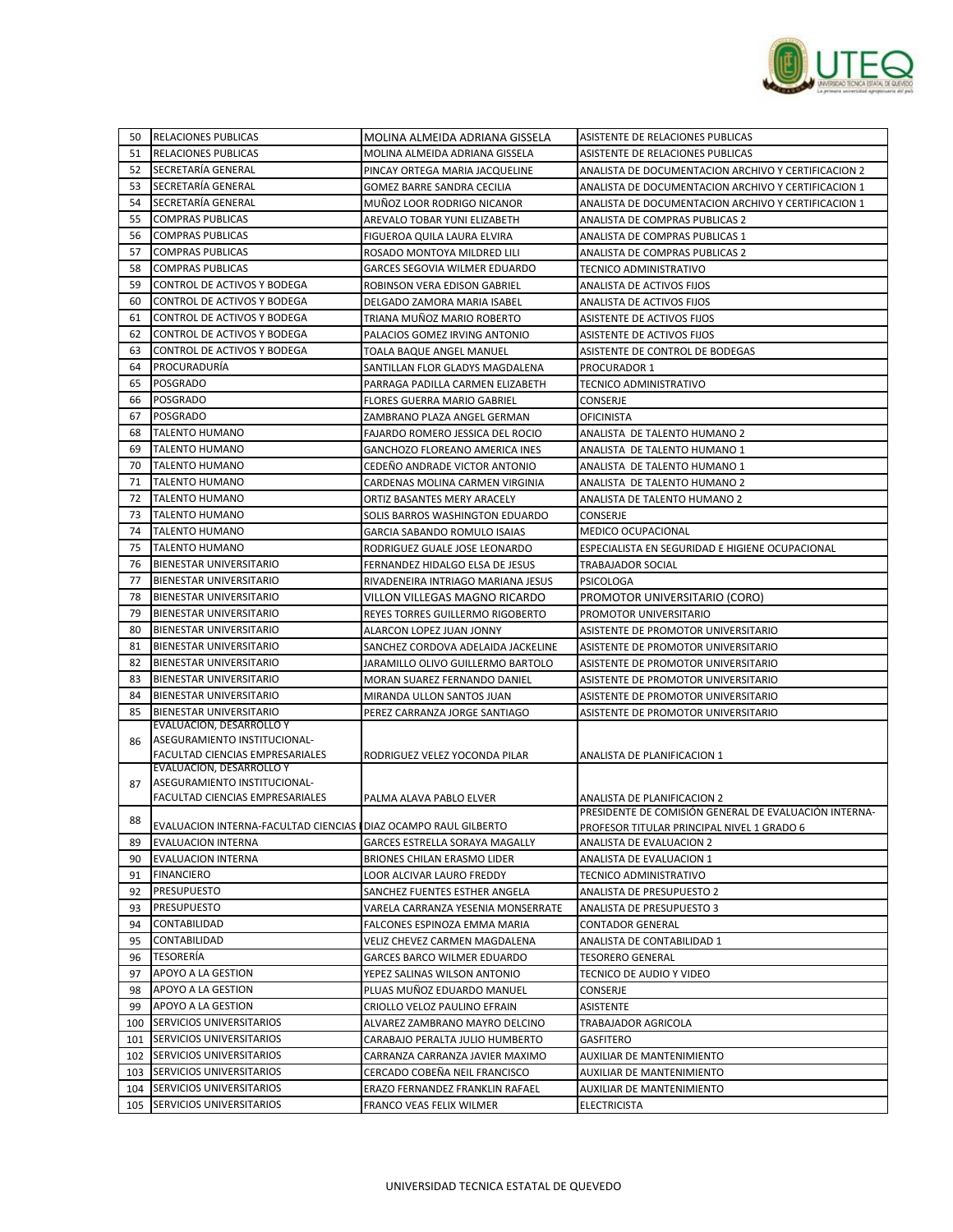

|     | 106 SERVICIOS UNIVERSITARIOS           | MACIAS GARCIA JAVIER ENRIQUE                              | AUXILIAR DE MANTENIMIENTO                                                         |
|-----|----------------------------------------|-----------------------------------------------------------|-----------------------------------------------------------------------------------|
| 107 | <b>SERVICIOS UNIVERSITARIOS</b>        | REINA CHENCHE HECTOR TOMAS                                | ALBAÑIL                                                                           |
| 108 | SERVICIOS UNIVERSITARIOS               | VARGAS SANCHEZ NESTOR SILVIDE                             | AUXILIAR DE MANTENIMIENTO                                                         |
| 109 | SERVICIOS UNIVERSITARIOS               | ALVAREZ YOZA DANNY DANIEL                                 | OPERADOR DE MAQUINA                                                               |
| 110 | SERVICIOS UNIVERSITARIOS               | SALDAÑA MORA EUDER BENEDICTO                              | AUXILIAR DE MANTENIMIENTO                                                         |
| 111 | TECNOLOGIA DE LA INFORMACION           | FIALLOS BARRIONUEVO ALEX ROSENDO                          | ANALISTA DE TECNOLOGIAS DE LA INFORMACION 2                                       |
| 112 | TECNOLOGIA DE LA INFORMACION           | ULLOA CALERO MERCY MAGDALENA                              | ANALISTA DE TECNOLOGIAS DE LA INFORMACION 1                                       |
| 113 | TECNOLOGIA DE LA INFORMACION           | MORA SEGURA ANGEL WASHINGTON                              | ANALISTA DE TECNOLOGIAS DE LA INFORMACION 1                                       |
| 114 | TECNOLOGIA DE LA INFORMACION           | TOAZA FIERRO GERARDO EUSCADY                              | ANALISTA DE TECNOLOGIAS DE LA INFORMACION 1                                       |
| 115 | TECNOLOGIA DE LA INFORMACION           |                                                           | AGUIRRE PEREZ MARGOTH DE LAS MERCEDES ANALISTA DE TECNOLOGIAS DE LA INFORMACION 2 |
| 116 | TECNOLOGIA DE LA INFORMACION           | SANCHEZ FUENTES OSCAR ALBERTO                             | <b>CONSERJE</b>                                                                   |
| 117 | TECNOLOGIA DE LA INFORMACION           | CHAVEZ BOZA BETTY MARGARITA                               | ANALISTA DE TECNOLOGIAS DE LA INFORMACION 2                                       |
| 118 | TECNOLOGIA DE LA INFORMACION           | CEDENO SALAZAR CLOTARIO BLADIMIR                          | ANALISTA DE TECNOLOGIAS DE LA INFORMACION 2                                       |
| 119 | TECNOLOGIA DE LA INFORMACION           | IBARRA ALAVA MERY YOLANDA                                 | LABORATORISTA                                                                     |
| 120 | TECNOLOGIA DE LA INFORMACION           | SEMINARIO HOLGUIN JUAN MEISAEL                            | ANALISTA DE TECNOLOGIAS DE LA INFORMACION 1                                       |
| 121 | TECNOLOGIA DE LA INFORMACION           | BARCO MORAN BYRON GONZALO                                 | ANALISTA DE TECNOLOGIAS DE LA INFORMACION 1                                       |
| 122 | TECNOLOGIA DE LA INFORMACION           | ZORRILLA SEGURA MARCIANO GABRIEL                          | CONSERJE                                                                          |
| 123 | <b>BIBLIOTECA</b>                      | LARA VERA EDWIN ALEJANDRO                                 |                                                                                   |
|     |                                        |                                                           | <b>BIBLIOTECARIO</b><br><b>BIBLIOTECARIO</b>                                      |
| 124 | <b>BIBLIOTECA</b>                      | MUÑOZ ZAMORA ELITE MARGOTH<br>PEREZ MERO TANIA MONSERRATE |                                                                                   |
| 125 | <b>BIBLIOTECA</b>                      |                                                           | <b>BIBLIOTECARIO</b>                                                              |
| 126 | <b>BIBLIOTECA</b>                      | ROMERO VALENCIA ANGEL GERMAN                              | ASISTENTE DE BIBLIOTECA                                                           |
| 127 | <b>SERVICIOS MEDICOS</b>               | INTRIAGO ZAMORA YOBER STALIN                              | <b>MEDICO GENERAL</b>                                                             |
| 128 | <b>SERVICIOS MEDICOS</b>               | LOOR INTRIAGO MIRYAN MARIA                                | <b>MEDICO GENERAL</b>                                                             |
| 129 | <b>SERVICIOS MEDICOS</b>               | ALVAREZ AYALA GABRIELA ADRIANA                            | ENFERMERA                                                                         |
| 130 | <b>SERVICIOS MEDICOS</b>               | SOLANO CHICHANDE CRISTHIAN DAVID                          | <b>ODONTOLOGO</b>                                                                 |
| 131 | <b>TRANSPORTE</b>                      | MORANTE ANCHUNDIA DANIEL ASSAD                            | ANALISTA DE ACTIVOS FIJOS                                                         |
| 132 | <b>TRANSPORTE</b>                      | MERO ALCIVAR CRISTOBAL COLON                              | <b>CHOFER</b>                                                                     |
| 133 | <b>TRANSPORTE</b>                      | MORAN MONTOYA ALBERTO ANTONIO                             | <b>CHOFER</b>                                                                     |
| 134 | TRANSPORTE                             | CEVALLOS ESCANDON GUIDO ENRIQUE                           | <b>CHOFER</b>                                                                     |
| 135 | TRANSPORTE                             | GUTIERREZ ACEVEDO JORGE LUIS                              | <b>CHOFER</b>                                                                     |
| 136 | <b>TRANSPORTE</b>                      | SANCHEZ LOOR BOLIVAR ALEJANDRO                            | <b>CHOFER</b>                                                                     |
| 137 | <b>TRANSPORTE</b>                      | LOOR URETA HOMERO RAFAEL                                  | <b>CHOFER</b>                                                                     |
| 138 | <b>ADMISION Y REGISTRO</b>             | CAMPOVERDE MENDOZA LUCRECIA GUADALU SECRETARIO ABOGADO    |                                                                                   |
| 139 | <b>ADMISION Y REGISTRO</b>             | VELIZ INTRIAGO MARIA DETSY                                | ANALISTA DE ELABORACION Y REGISTRO DE TITULOS                                     |
| 140 | <b>ADMISION Y REGISTRO</b>             | SILVA TORRES MAGALY LOURDES                               | ANALISTA DE ELABORACION Y REGISTRO DE TITULOS                                     |
| 141 | <b>ADMISION Y REGISTRO</b>             | ZABALA BUENAÑO ALFREDO                                    | SECRETARIO ABOGADO, ENCARGADO                                                     |
| 142 | <b>ADMISION Y REGISTRO</b>             | MENDOZA CUELLAR RICHARD ANTONIO                           | CONSERJE                                                                          |
| 143 | FACULTAD CIENCIAS AGRARIAS             | TELLO RIZZO DAYSY ELIZABETH                               | TECNICO ADMINISTRATIVO                                                            |
| 144 | UNIDAD DE INVESTIGACION                | CHILUISA TRIANA NORA FERNANDA                             | TECNICO ADMINISTRATIVO                                                            |
| 145 | <b>FACULTAD CIENCIAS AGRARIAS</b>      | PARRAGA MORA GYMMY LEONID                                 | CONSERJE                                                                          |
| 146 | <b>FACULTAD CIENCIAS AGRARIAS</b>      | SUAREZ ARANA HECTOR JAVIER                                | CONSERJE                                                                          |
| 147 | FACULTAD CIENCIAS DE LA INGENIERÍA     | BONILLA CARBO MONICA LORENA                               | TECNICO ADMINISTRATIVO                                                            |
|     | 148 FACULTAD CIENCIAS DE LA INGENIERÍA | ANDRADE ARIAS CARLOS ANTONIO                              | TECNICO ADMINISTRATIVO                                                            |
|     | 149 FACULTAD CIENCIAS DE LA INGENIERÍA | SOLIS GARCIA ENRIQUE RODOLFO                              | CONSERJE                                                                          |
|     | 150 FACULTAD CIENCIAS DE LA INGENIERÍA | CEDEÑO CHAVEZ CRISTOBAL COLON                             | CONSERJE                                                                          |
|     | 151 FACULTAD CIENCIAS DE LA INGENIERÍA | UBE ALCIVAR ANGEL NELSON                                  | CONSERJE                                                                          |
| 152 | FACULTAD CIENCIAS DE LA INGENIERÍA     | MALLEA CARRANZA FERNADO ALBINO                            | CONSERJE                                                                          |
| 153 | FACULTAD CIENCIAS DE LA INGENIERÍA     | ROBAYO QUINTO YORGE WILMER                                | CONSERJE                                                                          |
| 154 | FACULTAD CIENCIAS DE LA INGENIERÍA     | PARRAGA VISTIN RICARDO ERNESTO                            | AUXILIAR DE MANTENIMIENTO                                                         |
| 155 | FACULTAD CIENCIAS DE LA INGENIERÍA     | TRIANA MUÑOZ RICARDO ARTURO                               | TECNICO DE MANTENIMIENTO                                                          |
|     |                                        |                                                           |                                                                                   |
| 156 | FACULTAD CIENCIAS DE LA INGENIERÍA-    |                                                           |                                                                                   |
|     | LABORATORIO DE OPERACIONES UNITARIAS   | COELLO MONTOYA AMADO ENRIQUE                              | ASISTENTE DE LABORATORIO-FCI                                                      |
| 157 | FACULTAD CIENCIAS PECUARIAS            | CARREÑO RODRIGUEZ YUNI ISABEL                             | TECNICO ADMINISTRATIVO                                                            |
|     | 158 FACULTAD CIENCIAS PECUARIAS        | KAISER ESPINOZA ROBERT ALFREDO                            | AYUDANTE OPERADOR                                                                 |
| 159 | FACULTAD CIENCIAS PECUARIAS            | MENDIETA DELGADO LUIS GALO                                | CONSERJE                                                                          |
| 160 | FACULTAD CIENCIAS PECUARIAS            | FLORES MUÑOZ JAIME ENRIQUE                                | CONSERJE                                                                          |
| 161 | FACULTAD CIENCIAS PECUARIAS            | VILLARROEL POSLIGUA JAVIER ORLANDO                        | CONSERJE                                                                          |
| 162 | FACULTAD CIENCIAS PECUARIAS            | MONCAYO CAMPO FLORO NICOLAS                               | CONSERJE                                                                          |
| 163 | FACULTAD CIENCIAS PECUARIAS            | ALAVA ALCIVAR PEDRO LENIN                                 | <b>BIBLIOTECARIO</b>                                                              |
|     | 164 FACULTAD CIENCIAS AMBIENTALES      | DELGADO BLANCA NEFI                                       | TECNICO ADMINISTRATIVO                                                            |
|     |                                        |                                                           |                                                                                   |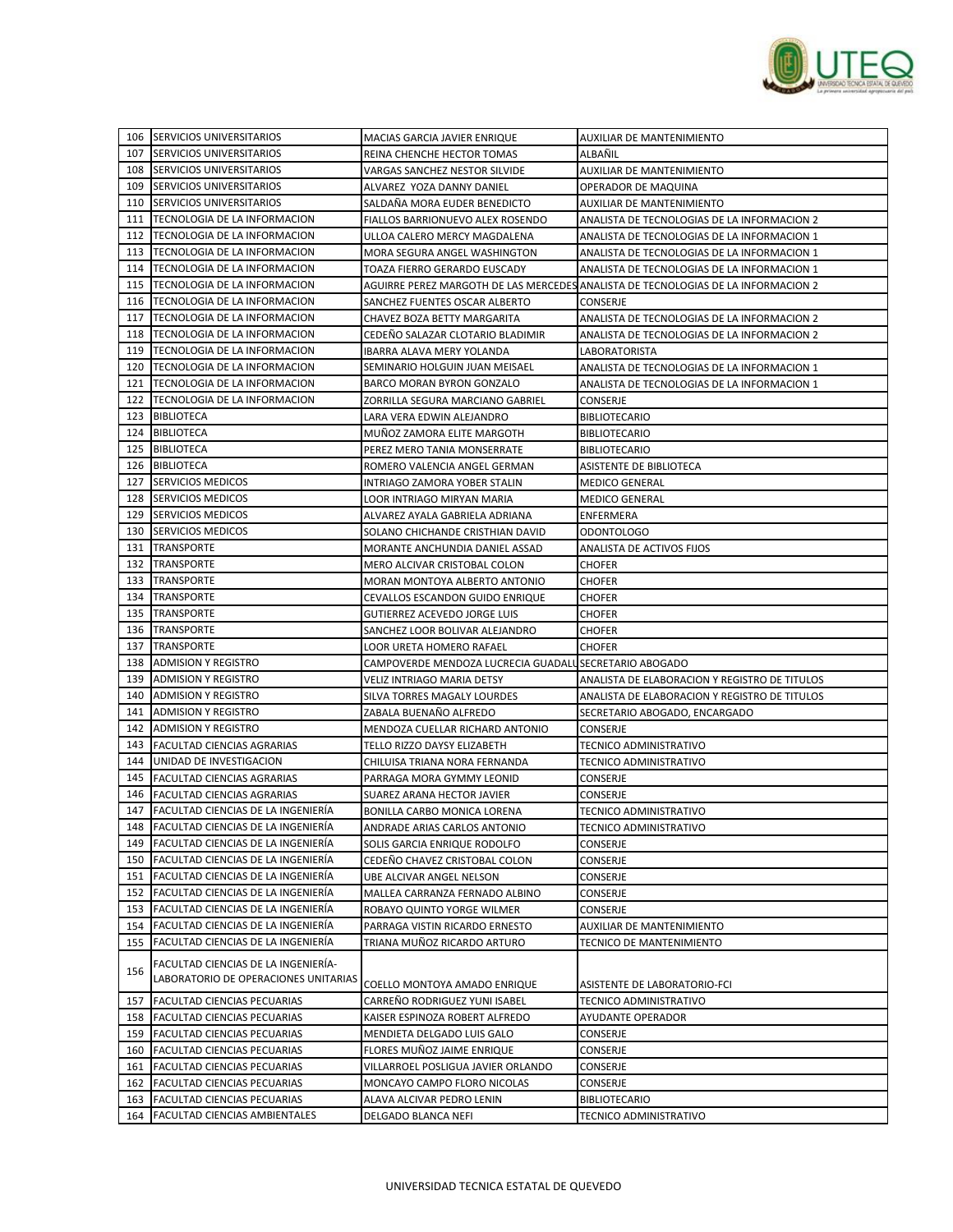

|     | 165 FACULTAD CIENCIAS AMBIENTALES/FINCA M ARCOS AZA MANUEL ANTONIO     |                                     | TRABAJADOR AGRICOLA                                     |
|-----|------------------------------------------------------------------------|-------------------------------------|---------------------------------------------------------|
|     | 166 FACULTAD CIENCIAS AMBIENTALES                                      | <b>BECERRIN BURGOS JUAN ROBERTO</b> | CONSERJE                                                |
| 167 | FINCA LA REPRESA                                                       | BRIONES MONTECE DANIEL DOMINGO      | <b>AUXILIIAR AGROPECUARIO</b>                           |
| 168 | <b>FINCA LA REPRESA</b>                                                | PAREDES QUINTO DIOMEDES ENRIQUE     | AUXILIIAR AGROPECUARIO                                  |
| 169 | <b>FACULTAD CIENCIAS AMBIENTALES</b>                                   | SALDAÑA MORA FAUSTINO GERMAN        | CONSERJE                                                |
| 170 | <b>FACULTAD CIENCIAS AMBIENTALES</b>                                   | UBE ALCIVAR FLORENCIO ADOLFO        | CONSERJE                                                |
| 171 | <b>FACULTAD CIENCIAS EMPRESARIALES</b>                                 | HUACON BUSTAMANTE OMAR DARWING      | TECNICO ADMINISTRATIVO                                  |
| 172 | <b>FACULTAD CIENCIAS EMPRESARIALES</b>                                 | PILLIGUA VERA CARLOS ALBERTO        | COORDINADOR TALLER DE MADERA                            |
| 173 | <b>FACULTAD CIENCIAS EMPRESARIALES</b>                                 | ROSADO MONTOYA SONIA ROCIO          | OFICINISTA                                              |
|     | 174 FACULTAD CIENCIAS EMPRESARIALES                                    | MORALES MENDOZA VERONICA KARINA     | OFICINISTA                                              |
| 175 | FACULTAD CIENCIAS EMPRESARIALES                                        | SALAZAR FUENTES JUSTO JOSE          | CONSERJE                                                |
|     | 176 FACULTAD CIENCIAS EMPRESARIALES                                    | VERA TARIRA JAVIER MOISES           | CONSERJE                                                |
|     |                                                                        |                                     |                                                         |
| 177 | FACULTAD CIENCIAS EMPRESARIALES                                        | MURIEL MOREIRA EPIFANIO DOMINGO     | CONSERJE                                                |
| 178 | <b>FACULTAD CIENCIAS EMPRESARIALES</b>                                 | GARCIA BAJAÑA DARWIN JAVIER         | CONSERJE                                                |
| 179 | <b>FACULTAD CIENCIAS EMPRESARIALES</b>                                 | MENOSCAL TOALA JULIO CESAR          | CONSERJE                                                |
| 180 | FACULTAD CIENCIAS EMPRESARIALES                                        | ARANDA SANTACRUZ PEDRO JOFFRE       | CONSERJE                                                |
| 181 | UNIDAD ESTUDIOS A DISTANCIA                                            | CARDENAS DAVILA JONATHAN            | OFICINISTA                                              |
| 182 | UNIDAD ESTUDIOS A DISTANCIA                                            | MONTOYA MEDINA SANDRO YOVANY        | CONSERJE                                                |
| 183 | UNIDAD ESTUDIOS A DISTANCIA                                            | SIG-TU VELIZ CARLOS SERGEI          | <b>CONSERJE</b>                                         |
| 184 | TECNOLOGIAS DE LA INFORMACION-LABORA BRAULIO JORGE PATRICIO            |                                     | LABORATORISTA                                           |
| 185 | TECNOLOGÍAS DE LA INFORMACION-LABORA GARCIA SANGOQUIZA GINA MAGALY     |                                     | LABORATORISTA                                           |
| 186 | TECNOLOGÍAS DE LA INFORMACION-LABORA MORALES ALVAREZ MAGELA MERCEDES   |                                     | LABORATORISTA                                           |
| 187 | TECNOLOGÍAS DE LA INFORMACION-LABORA MONCAYO ALMEIDA FRANKLIN JOSE     |                                     | ASISTENTE DE TECNOLOGIAS DE LA INFORMACION              |
| 188 | FACULTAD CIENCIAS PECUARIAS-LABORATOR RAMOS MAKLIFF LOURDES ROCIO      |                                     | LABORATORISTA                                           |
| 189 | FACULTAD CIENCIAS PECUARIAS-LABORATORZAPATIER SANTILLAN AURELIO DAVID  |                                     | LABORATORISTA                                           |
| 190 | FACULTAD CIENCIAS PECUARIAS-LABORATORLEONES ZEVALLOS TANYA DOLORES     |                                     | LABORATORISTA                                           |
| 191 | UNIDAD DE INVESTIGACION-LABORATORIO<br>DE BIOTECNOLOGIA                | MENDOZA LEON ANTONIO FRANCISCO      | LABORATORISTA                                           |
|     | 192 FACULTAD CIENCIAS AMBIENTALES-LABORAT VARGAS SANCHEZ JOSE BENJAMIN |                                     | ASISTENTE DE LABORATORIO (SUELOS Y AGUAS) FCAMBIENTALES |
| 193 | <b>FINCA LA MARIA</b>                                                  | PINTO FERNANDEZ EDUARDO             | LIDER DE PRODUCCION                                     |
|     | 194 FINCA LA MARIA                                                     | TAMAY MONTOYA ANGEL GILBERTO        | ASISTENTE DE PRODUCCION                                 |
| 195 | <b>FINCA LA MARIA</b>                                                  | BURGOS SOLORZANO ANDRES FRANCISCO   | TRABAJADOR AGRICOLA                                     |
| 196 | <b>FINCA LA MARIA</b>                                                  | CASTRO ALMEIDA JUAN IGNACIO         | TRABAJADOR AGRICOLA                                     |
| 197 | <b>FINCA LA MARIA</b>                                                  | FLORES MORAN GREGORIO HUNGRIA       | TRABAJADOR AGRICOLA                                     |
| 198 | <b>FINCA LA MARIA</b>                                                  | FUENTES CARRRANZA HOLGER HIPOLITO   | AUXILIAR AGROPECARIO                                    |
| 199 | FINCA LA MARIA                                                         | MACIAS TUAREZ FREDDY ANTONIO        | TRABAJADOR AGRICOLA                                     |
| 200 | <b>FINCA LA MARIA</b>                                                  | MERINO PINCAY ROBERTO KLEBER        | TRABAJADOR AGRICOLA                                     |
| 201 | <b>FINCA LA MARIA</b>                                                  | MOREIRA LOOR JOHAN INOCENTE         | TRABAJADOR AGRICOLA                                     |
| 202 | <b>FINCA LA MARIA</b>                                                  | PEREZ ESPINOZA EUGENIO BASILIO      | AUXILIAR AGROPECARIO                                    |
| 203 | <b>FINCA LA MARIA</b>                                                  | RODRIGUEZ FERNANDEZ PEDRO JAVIER    | TRABAJADOR AGRICOLA                                     |
| 204 | <b>FINCA LA MARIA</b>                                                  | SELLAN SILVA ANGEL GREGORIO         | TRABAJADOR AGRICOLA                                     |
| 205 | <b>FINCA LA MARIA</b>                                                  | ZAMORA VINCES ARMANDO MELANIO       | TRABAJADOR AGRICOLA                                     |
|     | 206 FINCA LA MARIA                                                     | VERA REINA LORENZO ROSENDO          | TRABAJADOR AGRICOLA                                     |
|     | 207 FINCA LA MARIA                                                     | BUENO TAPIA MAXIMO RUFINO           | TRABAJADOR AGRICOLA                                     |
|     | 208 FINCA LA MARIA                                                     | CASQUETE REINA WILFRIDO MARCELO     | TRABAJADOR AGRICOLA                                     |
|     |                                                                        | CEDEÑO MERO DANNY DANIEL            |                                                         |
|     | 209 FINCA LA MARIA                                                     |                                     | TRABAJADOR AGRICOLA                                     |
|     | 210 FINCA LA MARIA                                                     | FUENTES CASTRO GERARDO ANDRES       | TRABAJADOR AGRICOLA                                     |
|     | 211 FINCA LA MARIA                                                     | MORA QUINTANA HOLGER DARWIN         | TRABAJADOR AGRICOLA                                     |
|     | 212 FINCA LA MARIA                                                     | SUAREZ SOLIZ NELSON VADIS           | TRABAJADOR AGRICOLA                                     |
|     | 213 FINCA LA MARIA                                                     | OLVERA CADENA MANUEL ADRIANO        | TRABAJADOR AGRICOLA                                     |
|     | 214 FINCA LA MARIA                                                     | TARIRA OLVERA ISIDRO PERFECTO       | TRABAJADOR AGRICOLA                                     |
|     | 215 FINCA LA MARIA                                                     | GURUMENDI TERAN CAIRO ISAAC         | AYUDANTE OPERADOR                                       |
|     | 216 FINCA LA MARIA                                                     | CALDERON BARRI PEDRO ANTONIO        | OPERADOR DE MAQUINARIA AGRICOLA                         |
|     | 217 FINCA LA REPRESA                                                   | CASTRO CHAMORRO WILSON ENRIQUE      | TRABAJADOR AGRICOLA                                     |
|     | 218 FINCA LA REPRESA                                                   | MEZA OLVERA AGAPITO LEONIDAS        | TRABAJADOR AGRICOLA                                     |
|     | 219   FINCA LA REPRESA                                                 | BUSTE MENDEZ JORGE FRANCISCO        | TRABAJADOR AGRICOLA                                     |
|     | 220 FINCA LA REPRESA                                                   | BRIONES MONTECE ISIDRO FRANCISCO    | TRABAJADOR AGRICOLA                                     |
| 221 | <b>FINCA LA REPRESA</b>                                                | VARGAS SOLIS JIMMY JOSE             | TRABAJADOR AGRICOLA                                     |
| 222 | TALLER DE LA MADERA-FACULTAD CIENCIAS COBO PEÑAHERRERA MARIO GUSTAVO   |                                     | TECNICO EBANISTA                                        |
|     | 223 DESARROLLO FISICO                                                  | ROBAYO MUÑOZ GERSSON PATRICIO       | LIDER DE DESARROLLO FISICO                              |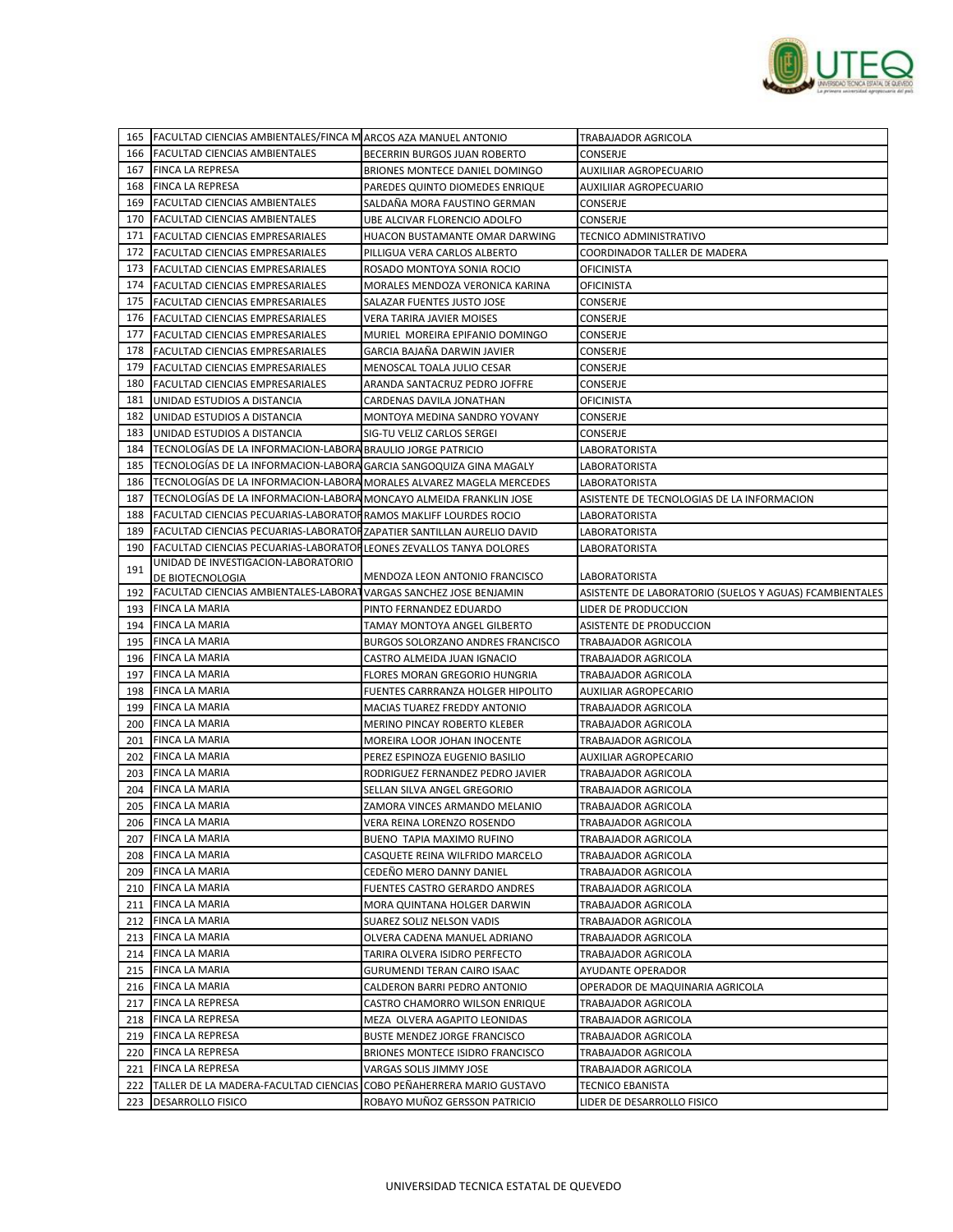

|            | 224 DESARROLLO FISICO                | SERPA ANGAMARCA DANNY RAUL                                                         | ANALISTA DE DESARROLLO FISICO                                                  |
|------------|--------------------------------------|------------------------------------------------------------------------------------|--------------------------------------------------------------------------------|
| 225        | <b>VINCULACION</b>                   | FARIAS VERGARA JENNY DOLORES                                                       | PERSONAL DE APOYO 3 GRADO 3                                                    |
| 226        | <b>FACULTAD CIENCIAS AGRARIAS</b>    | ABASOLO PACHECO FERNANDO                                                           | PROFESOR TITULAR AGREGADO NIVEL 1 GRADO 3                                      |
| 227        | <b>FACULTAD CIENCIAS AGRARIAS</b>    | AMORES PUYUTAXI FREDDY MARCELO                                                     | PROFESOR TITULAR PRINCIPAL                                                     |
| 228        | FACULTAD CIENCIAS AGRARIAS           | CAMPI ORTIZ WELLINGTON DAVID                                                       | PROFESOR TITULAR PRINCIPAL                                                     |
| 229        | FACULTAD CIENCIAS AGRARIAS           | CANCHIGNIA MARTINEZ HAYRON FABRICIO                                                | PROFESOR TITULAR PRINCIPAL NIVEL 1 GRADO 6                                     |
| 230        | FACULTAD CIENCIAS AGRARIAS           | CARRANZA CUSME SANTIAGO ROBERTO                                                    | PROFESOR TITULAR PRINCIPAL                                                     |
| 231        | <b>FACULTAD CIENCIAS AGRARIAS</b>    | <b>GRANADOS RIVAS YANILA ESTHER</b>                                                | PROFESOR TITULAR AGREGADO NIVEL 1 GRADO 3                                      |
| 232        | <b>FACULTAD CIENCIAS AGRARIAS</b>    | MATA ANCHUNDIA DEYANIRA DIGNA                                                      | PROFESOR TITULAR PRINCIPAL                                                     |
| 233        | <b>FACULTAD CIENCIAS AGRARIAS</b>    | PLAZA ZAMBRANO PAULA MARISOL                                                       | PROFESOR TITULAR PRINCIPAL                                                     |
| 234        | <b>FACULTAD CIENCIAS AGRARIAS</b>    | RAMOS MARTINEZ FLAVIO RAUL                                                         | PROFESOR TITULAR PRINCIPAL                                                     |
| 235        | <b>FACULTAD CIENCIAS AGRARIAS</b>    | SAUCEDO AGUIAR SILVIA GICELA                                                       | PROFESOR TITULAR PRINCIPAL                                                     |
|            |                                      | SIMBA OCHOA LUIS FERNANDO                                                          |                                                                                |
| 236<br>237 | <b>FACULTAD CIENCIAS AGRARIAS</b>    | BAYAS ZAMORA ABRAHAM ADALBERTO                                                     | PROFESOR TITULAR PRINCIPAL<br>PROFESOR NO TITULAR-CONTRATADO                   |
|            | FACULTAD CIENCIAS AGRARIAS           |                                                                                    |                                                                                |
| 238        | <b>FACULTAD CIENCIAS AGRARIAS</b>    | BERMEO TOLEDO CESAR RAMIRO                                                         | PROFESOR NO TITULAR-CONTRATADO                                                 |
| 239        | FACULTAD CIENCIAS AGRARIAS           | BRAVO SALVATIERRA JEFFERSON XAVIER                                                 | PROFESOR NO TITULAR-CONTRATADO                                                 |
| 240        | FACULTAD CIENCIAS AGRARIAS           | GUAMAN SARANGO VICTOR MANUEL                                                       | PROFESOR NO TITULAR-CONTRATADO                                                 |
| 241        | FACULTAD CIENCIAS AGRARIAS           | HERRERA EGUEZ FAVIO EDUARDO                                                        | PROFESOR NO TITULAR-CONTRATADO                                                 |
| 242        | FACULTAD CIENCIAS AGRARIAS           | JIMENEZ ICAZA MANUEL GREGORIO                                                      | PROFESOR NO TITULAR-CONTRATADO                                                 |
| 243        | <b>FACULTAD CIENCIAS AGRARIAS</b>    | LLERENA RAMOS LUIS TARQUINO                                                        | PROFESOR NO TITULAR-CONTRATADO                                                 |
| 244        | <b>FACULTAD CIENCIAS AGRARIAS</b>    | MARIN CUEVAS CARMEN VICTORIA                                                       | PROFESOR NO TITULAR-CONTRATADO                                                 |
| 245        | FACULTAD CIENCIAS AGRARIAS           | MENACE ALMEA MOISES ARTURO                                                         | PROFESOR NO TITULAR-CONTRATADO                                                 |
| 246        | FACULTAD CIENCIAS AGRARIAS           | RAMOS CORRALES PABLO CESAR                                                         | PROFESOR NO TITULAR-CONTRATADO                                                 |
| 247        | FACULTAD CIENCIAS AGRARIAS           | RIVERO HERRADA MARISOL                                                             | PROFESOR NO TITULAR-CONTRATADO                                                 |
| 248        | <b>FACULTAD CIENCIAS AGRARIAS</b>    | SABANDO AVILA FREDDY AGUSTIN                                                       | PROFESOR NO TITULAR-CONTRATADO                                                 |
| 249        | <b>FACULTAD CIENCIAS AGRARIAS</b>    | SALTOS VELIZ CESAR RENE                                                            | PROFESOR NO TITULAR-CONTRATADO                                                 |
| 250        | FACULTAD CIENCIAS AGRARIAS           | SOTOMAYOR CANTOS IGNACIO ANTONIO                                                   | PROFESOR NO TITULAR-CONTRATADO                                                 |
| 251        | <b>FACULTAD CIENCIAS AGRARIAS</b>    | TRUJILLO REYES YAIMA                                                               | PROFESOR NO TITULAR-CONTRATADO                                                 |
| 252        | FACULTAD CIENCIAS AGRARIAS           | VARAS MAENZA CESAR CRISTOBAL                                                       | PROFESOR NO TITULAR-CONTRATADO                                                 |
| 253        | FACULTAD CIENCIAS AGRARIAS           | VELEZ RUIZ MAYRA CAROLINA                                                          | PROFESOR NO TITULAR-CONTRATADO                                                 |
| 254        | <b>FACULTAD CIENCIAS AGRARIAS</b>    | VERA AVILES DANIEL FEDERICO                                                        | PROFESOR NO TITULAR-CONTRATADO                                                 |
| 255        | FACULTAD CIENCIAS AMBIENTALES        | CADME AREVALO MARIA LORENA                                                         | PROFESOR TITULAR AGREGADO NIVEL 1 GRADO 3                                      |
| 256        | <b>FACULTAD CIENCIAS AMBIENTALES</b> |                                                                                    | CONTRERAS MOSQUERA FRANCISCA ETELVINAPROFESOR TITULAR AGREGADO NIVEL 1 GRADO 3 |
| 257        | <b>FACULTAD CIENCIAS AMBIENTALES</b> | CRESPO GUTIERREZ ROMMEL SANTIAGO                                                   | PROFESOR TITULAR AGREGADO NIVEL 1 GRADO 3                                      |
| 258        | FACULTAD CIENCIAS AMBIENTALES        | CUASQUER FUEL JOSE ELIAS                                                           | PROFESOR TITULAR PRINCIPAL                                                     |
| 259        | <b>FACULTAD CIENCIAS AMBIENTALES</b> | FERRER SANCHEZ YARELYS                                                             | PROFESOR TITULAR AGREGADO NIVEL 1 GRADO 3                                      |
| 260        | FACULTAD CIENCIAS AMBIENTALES        | GOMEZCOELLO ZUÑIGA HECTOR AVELINO                                                  | PROFESOR TITULAR PRINCIPAL                                                     |
| 261        | FACULTAD CIENCIAS AMBIENTALES        | GONZALEZ OSORIO BETTY BEATRIZ                                                      | PROFESOR TITULAR PRINCIPAL NIVEL 1 GRADO 6                                     |
|            | 262 FACULTAD CIENCIAS AMBIENTALES    | <b>MARTINEZ CHEVEZ MALENA (LICENCIA</b><br>S/SUELDO desde 17/04/2018 por estudios) | <b>PROFESOR TITULAR AUXILIAR NIVEL 1 GRADO 1</b>                               |
| 263        | <b>FACULTAD CIENCIAS AMBIENTALES</b> | MORANTE CARRIEL JAIME ALFREDO                                                      | PROFESOR TITULAR PRINCIPAL NIVEL 1 GRADO 6                                     |
|            | 264 FACULTAD CIENCIAS AMBIENTALES    | MORENO CEDEÑO CESIL RODRIGO RASHID                                                 | PROFESOR TITULAR PRINCIPAL                                                     |
| 265        | <b>FACULTAD CIENCIAS AMBIENTALES</b> | MUÑOZ MARCILLO JOSE LUIS                                                           | PROFESOR TITULAR AGREGADO NIVEL 1 GRADO 3                                      |
|            | 266 FACULTAD CIENCIAS AMBIENTALES    | NIETO RODRIGUEZ JOSE ENRIQUE                                                       | PROFESOR TITULAR PRINCIPAL NIVEL 1 GRADO 6                                     |
| 267        | FACULTAD CIENCIAS AMBIENTALES        | RAMIREZ HUILA GARIS QUINTILIANO                                                    | PROFESOR TITULAR PRINCIPAL                                                     |
| 268        | FACULTAD CIENCIAS AMBIENTALES        | SUATUNCE CUNUHAY JOSE PEDRO                                                        | PROFESOR TITULAR PRINCIPAL                                                     |
| 269        | FACULTAD CIENCIAS AMBIENTALES        | TAY HING CAJAS CECILIA CAROLINA                                                    | PROFESOR TITULAR AGREGADO NIVEL 1 GRADO 3                                      |
| 270        | <b>FACULTAD CIENCIAS AMBIENTALES</b> | TROYA ZAMBRANO MELCHOR FIDEL                                                       | PROFESOR TITULAR PRINCIPAL                                                     |
| 271        | FACULTAD CIENCIAS AMBIENTALES        | VLASSOVA LIDIA                                                                     | PROFESOR TITULAR PRINCIPAL NIVEL 1 GRADO 6                                     |
|            | 272 FACULTAD CIENCIAS AMBIENTALES    | VALVERDE MOREIRA HECTOR ENRIQUE                                                    | PROFESOR TITULAR AGREGADO NIVEL 1 GRADO 3                                      |
|            | 273 FACULTAD CIENCIAS AMBIENTALES    | ARGUDO GUEVARA ROMMY ESTEFANIA                                                     | PROFESOR NO TITULAR-CONTRATADO                                                 |
| 274        | <b>FACULTAD CIENCIAS AMBIENTALES</b> | BELTRAN CHACON JORGE PATRICIO                                                      | PROFESOR NO TITULAR-CONTRATADO                                                 |
| 275        | FACULTAD CIENCIAS AMBIENTALES        | BETANCOURT LUDEÑA KAREN LISBETH                                                    | PROFESOR NO TITULAR-CONTRATADO                                                 |
|            | 276 FACULTAD CIENCIAS AMBIENTALES    | BRIONES ZAMBRANO MARIUXI ESTEFANIA                                                 | PROFESOR NO TITULAR-CONTRATADO                                                 |
|            | 277   FACULTAD CIENCIAS AMBIENTALES  | CASTRO RONQUILLO GABRIEL LEONARDO                                                  | PROFESOR NO TITULAR-CONTRATADO                                                 |
| 278        | FACULTAD CIENCIAS AMBIENTALES        | CEDEÑO MUÑOZ JOEL ALBERTO                                                          | PROFESOR NO TITULAR-CONTRATADO                                                 |
| 279        | <b>FACULTAD CIENCIAS AMBIENTALES</b> | CEPEDA BASANTES CARLOS ALFONSO                                                     | PROFESOR NO TITULAR-CONTRATADO                                                 |
| 280        | FACULTAD CIENCIAS AMBIENTALES        | CERVANTES MOLINA XIMENA PAOLA                                                      | PROFESOR NO TITULAR-CONTRATADO                                                 |
|            |                                      |                                                                                    |                                                                                |
|            | 281 FACULTAD CIENCIAS AMBIENTALES    | CHUSAN GARCIA LINDA PRISCILA                                                       | PROFESOR NO TITULAR-CONTRATADO                                                 |
|            | 282 FACULTAD CIENCIAS AMBIENTALES    | CRUZ ROSERO NICOLAS JAVIER                                                         | PROFESOR NO TITULAR-CONTRATADO                                                 |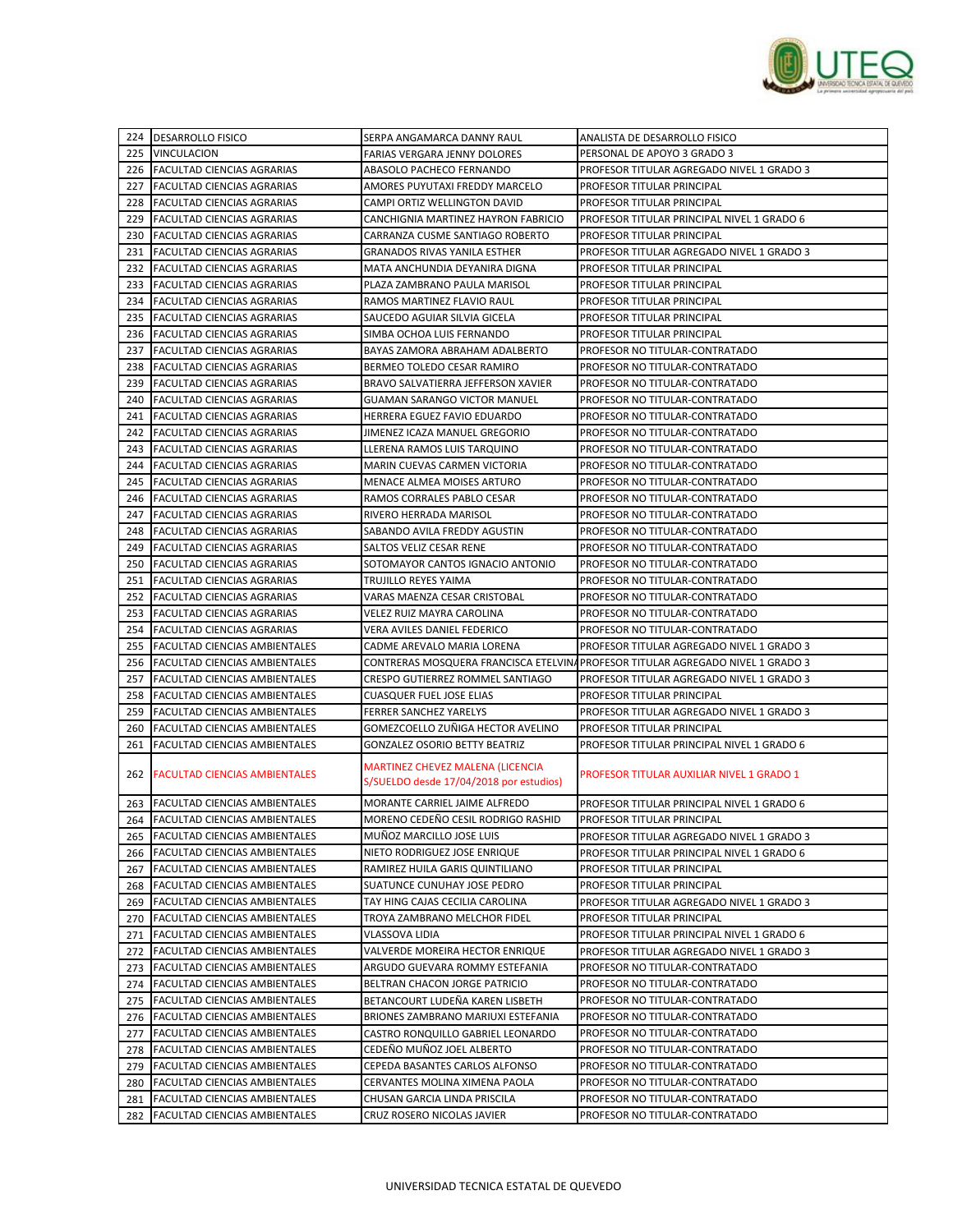

|            | 283 FACULTAD CIENCIAS AMBIENTALES                                        | GUERRERO CHUEZ NORMA MARIA                                           | PROFESOR NO TITULAR-CONTRATADO                                                                                             |
|------------|--------------------------------------------------------------------------|----------------------------------------------------------------------|----------------------------------------------------------------------------------------------------------------------------|
| 284        | <b>FACULTAD CIENCIAS AMBIENTALES</b>                                     | GUTIERREZ LARA VICTOR EDUARDO                                        | PROFESOR NO TITULAR-CONTRATADO                                                                                             |
| 285        | FACULTAD CIENCIAS AMBIENTALES                                            | JIMENEZ ROMERO EDWIN MIGUEL                                          | PROFESOR NO TITULAR-CONTRATADO                                                                                             |
| 286        | <b>FACULTAD CIENCIAS AMBIENTALES</b>                                     | LOPEZ TOBAR ROLANDO MANUEL                                           | PROFESOR NO TITULAR-CONTRATADO                                                                                             |
| 287        | FACULTAD CIENCIAS AMBIENTALES                                            | LOZANO MENDOZA PEDRO HARRYS                                          | PROFESOR NO TITULAR-CONTRATADO                                                                                             |
| 288        | FACULTAD CIENCIAS AMBIENTALES                                            | MARTINEZ GARCES ROSMAIRA DEL SOCORRO (PROFESOR NO TITULAR-CONTRATADO |                                                                                                                            |
| 289        | FACULTAD CIENCIAS AMBIENTALES                                            | MEZA BONE FABRICIO FABIAN                                            | PROFESOR NO TITULAR-CONTRATADO                                                                                             |
| 290        | <b>FACULTAD CIENCIAS AMBIENTALES</b>                                     | MONTILLA LOPEZ YOMBER JOSE                                           | PROFESOR NO TITULAR-CONTRATADO                                                                                             |
| 291        | <b>FACULTAD CIENCIAS AMBIENTALES</b>                                     | MORALES INGUILLAY PEDRO                                              | PROFESOR NO TITULAR-CONTRATADO                                                                                             |
| 292        | <b>FACULTAD CIENCIAS AMBIENTALES</b>                                     | MORALES RODRIGUEZ WISTON JAVIER                                      | PROFESOR NO TITULAR-CONTRATADO                                                                                             |
| 293        | FACULTAD CIENCIAS AMBIENTALES                                            | NIETO CAÑARTE CARLOS ALBERTO                                         | PROFESOR NO TITULAR-CONTRATADO                                                                                             |
| 294        | <b>FACULTAD CIENCIAS AMBIENTALES</b>                                     | PAZMIÑO RODRÍGUEZ JULIO CÉSAR                                        | PROFESOR NO TITULAR-CONTRATADO                                                                                             |
| 295        | <b>FACULTAD CIENCIAS AMBIENTALES</b>                                     | SINCHI RIVAS CARMEN ALEXANDRA                                        | PROFESOR NO TITULAR-CONTRATADO                                                                                             |
| 296        | <b>FACULTAD CIENCIAS AMBIENTALES</b>                                     | SOLANO APUNTES EDISON                                                | PROFESOR NO TITULAR-CONTRATADO                                                                                             |
| 297        | <b>FACULTAD CIENCIAS AMBIENTALES</b>                                     | URDANIGO ZAMBRANO JUAN PABLO                                         | PROFESOR NO TITULAR-CONTRATADO                                                                                             |
| 298        | <b>FACULTAD CIENCIAS AMBIENTALES</b>                                     | VELASQUEZ FIGUEROA GISELLE ESTEFANIA                                 | PROFESOR NO TITULAR-CONTRATADO                                                                                             |
| 299        | FACULTAD CIENCIAS AMBIENTALES                                            | VILLACIS CALDERON ANNABELLE CECILIA                                  | PROFESOR NO TITULAR-CONTRATADO                                                                                             |
| 300        | <b>FACULTAD CIENCIAS AMBIENTALES</b>                                     | YEPEZ ROSADO ANGEL JOEL                                              | PROFESOR NO TITULAR-CONTRATADO                                                                                             |
| 301        | FACULTAD CIENCIAS DE LA INGENIERÍA                                       | ALCOCER QUINTEROS RUBEN PATRICIO                                     | PROFESOR TITULAR PRINCIPAL                                                                                                 |
| 302        | FACULTAD CIENCIAS DE LA INGENIERÍA                                       | ARAGUNDI VELARDE JEFFERSON GUSTAVO                                   | PROFESOR TITULAR AGREGADO NIVEL 1 GRADO 3                                                                                  |
| 303        | FACULTAD CIENCIAS DE LA INGENIERÍA                                       | BAJAÑA MENDIETA INES DE LA LUZ                                       | PROFESOR TITULAR AGREGADO NIVEL 1 GRADO 3                                                                                  |
| 304        | FACULTAD CIENCIAS DE LA INGENIERÍA                                       | BAQUE MITE LEONARDO ARTURO                                           | PROFESOR TITULAR AGREGADO NIVEL 1 GRADO 3                                                                                  |
| 305        | FACULTAD CIENCIAS DE LA INGENIERÍA                                       | BARZOLA MIRANDA SONIA                                                | PROFESOR TITULAR PRINCIPAL                                                                                                 |
| 306        | FACULTAD CIENCIAS DE LA INGENIERÍA                                       | CABRERA VARGAS SEGUNDO ARTURO                                        | PROFESOR TITULAR PRINCIPAL                                                                                                 |
| 307        | <b>FACULTAD CIENCIAS DE LA INGENIERÍA</b>                                | CEVALLOS MUÑOZ OMAR ARTURO                                           | PROFESOR TITULAR PRINCIPAL                                                                                                 |
| 308        | FACULTAD CIENCIAS DE LA INGENIERÍA                                       | COELLO LEON ERNESTINA CLEMENCIA                                      | PROFESOR TITULAR PRINCIPAL                                                                                                 |
| 309        | FACULTAD CIENCIAS DE LA INGENIERÍA                                       | DIAZ MACIAS EFRAIN EVARISTO                                          | PROFESOR TITULAR PRINCIPAL                                                                                                 |
| 310        | FACULTAD CIENCIAS DE LA INGENIERÍA                                       | ERAZO MORETA ORLANDO RANIRO                                          | PROFESOR TITULAR AGREGADO NIVEL 1 GRADO 3                                                                                  |
| 311        | FACULTAD CIENCIAS DE LA INGENIERÍA                                       | FON FAY VASQUEZ FLOR MARINA                                          | PROFESOR TITULAR PRINCIPAL                                                                                                 |
| 312        | FACULTAD CIENCIAS DE LA INGENIERÍA                                       | GUERRERO ULLOA GLEISTON CICERON                                      | PROFESOR TITULAR AUXILIAR NIVEL 1 GRADO 1                                                                                  |
| 313        | FACULTAD CIENCIAS DE LA INGENIERIA                                       | INTRIAGO ZAMORA PEDRO NAPOLEON                                       | PROFESOR TITULAR AGREGADO NIVEL 1 GRADO 3                                                                                  |
| 314        | FACULTAD CIENCIAS DE LA INGENIERÍA                                       | JARAMILLO CHUQUI IVAN FREDDY                                         | PROFESOR TITULAR PRINCIPAL                                                                                                 |
|            | 315 FACULTAD CIENCIAS DE LA INGENIERÍA                                   | LLERENA GUEVARA LUCRECIA ALEJANDRINA                                 | PROFESOR TITULAR AUXILIAR NIVEL 1 GRADO 1                                                                                  |
|            |                                                                          | (licencia sin sueldo estudios)                                       |                                                                                                                            |
| 316        | <b>FACULTAD CIENCIAS DE LA INGENIERIA</b>                                | MACIAS ROMERO JAIME ENRIQUE                                          | PROFESOR TITULAR PRINCIPAL                                                                                                 |
| 317        | FACULTAD CIENCIAS DE LA INGENIERIA                                       | MARQUEZ DE LA PLATA MONTIEL CARLOS VIC PROFESOR TITULAR PRINCIPAL    |                                                                                                                            |
| 318        | FACULTAD CIENCIAS DE LA INGENIERÍA<br>FACULTAD CIENCIAS DE LA INGENIERÍA | MEDINA MOREIRA DUBER SEGUNDO                                         | PROFESOR TITULAR PRINCIPAL                                                                                                 |
| 319        |                                                                          | MERA CHINGA LUIS ENRIQUE                                             | PROFESOR TITULAR AGREGADO NIVEL 1 GRADO 3                                                                                  |
| 320        | FACULTAD CIENCIAS DE LA INGENIERÍA                                       | MONTALVO ROBALINO MIGUEL ANGEL                                       | PROFESOR TITULAR AGREGADO NIVEL 1 GRADO 3                                                                                  |
| 321<br>322 | FACULTAD CIENCIAS DE LA INGENIERIA<br>FACULTAD CIENCIAS DE LA INGENIERÍA | MORA SECAIRA JANETH INES                                             | PROFESOR TITULAR AGREGADO NIVEL 2 GRADO 4<br>MOREIRA MENENDEZ MERCEDES CLEOPATRA PROFESOR TITULAR AGREGADO NIVEL 1 GRADO 3 |
| 323        | FACULTAD CIENCIAS DE LA INGENIERÍA                                       |                                                                      | PROFESOR TITULAR AGREGADO NIVEL 3 GRADO 5                                                                                  |
|            | 324 FACULTAD CIENCIAS DE LA INGENIERÍA                                   | NEIRA MOSQUERA JUAN ALEJANDRO<br>NOVOA HERNANDEZ PAVEL               |                                                                                                                            |
|            | 325 FACULTAD CIENCIAS DE LA INGENIERÍA                                   | PICO SALTOS LUIS GABRIEL                                             | PROFESOR TITULAR AGREGADO NIVEL 1 GRADO 3<br>PROFESOR TITULAR AGREGADO NIVEL 1 GRADO 3                                     |
|            | 326 FACULTAD CIENCIAS DE LA INGENIERÍA                                   | RAMIREZ CHAVEZ ELICEO                                                | PROFESOR TITULAR AUXILIAR NIVEL 1 GRADO 1                                                                                  |
|            | 327 FACULTAD CIENCIAS DE LA INGENIERÍA                                   |                                                                      | TORRES BOLAÑOS MARJORI TAHIMY MARGAR PROFESOR TITULAR AUXILIAR NIVEL 1 GRADO 1                                             |
| 328        | FACULTAD CIENCIAS DE LA INGENIERÍA                                       | VELIZ AGUILAR MARISOL BETTY                                          | PROFESOR TITULAR PRINCIPAL                                                                                                 |
|            | 329 FACULTAD CIENCIAS DE LA INGENIERÍA                                   | VICUÑA PINO ARIOSTO EUGENIO                                          | PROFESOR TITULAR AGREGADO NIVEL 1 GRADO 3                                                                                  |
|            | 330 FACULTAD CIENCIAS DE LA INGENIERÍA                                   | OSORIO SANCHEZ ANA VERONICA                                          | PROFESOR TITULAR AGREGADO NIVEL 1 GRADO 3                                                                                  |
|            | 331 FACULTAD CIENCIAS DE LA INGENIERÍA                                   | BAÑOS COELLO MARIA BELEN                                             | PROFESOR NO TITULAR-CONTRATADO                                                                                             |
| 332        | FACULTAD CIENCIAS DE LA INGENIERÍA                                       | CANSING CHOLOTA CELSA CELINDA                                        | PROFESOR NO TITULAR-CONTRATADO                                                                                             |
|            | 333 FACULTAD CIENCIAS DE LA INGENIERÍA                                   | CORTEZ ESPINOZA ANDREA CRISTINA                                      | PROFESOR NO TITULAR-CONTRATADO                                                                                             |
| 334        | FACULTAD CIENCIAS DE LA INGENIERÍA                                       | AMAYA JARAMILLO CARLOS DAVID                                         | PROFESOR NO TITULAR-CONTRATADO                                                                                             |
| 335        | FACULTAD CIENCIAS DE LA INGENIERÍA                                       | ANCIANI GONZALEZ DALMIRO ANTONIO                                     | PROFESOR NO TITULAR-CONTRATADO                                                                                             |
| 336        | FACULTAD CIENCIAS DE LA INGENIERÍA                                       | ARELLANO ORTIZ GABRIEL ALEJANDRO                                     | PROFESOR NO TITULAR-CONTRATADO                                                                                             |
|            | 337 FACULTAD CIENCIAS DE LA INGENIERÍA                                   | AUCAPIÑA AREVALO PAUL ANDRES                                         | PROFESOR NO TITULAR-CONTRATADO                                                                                             |
| 338        | <b>FACULTAD CIENCIAS DE LA INGENIERÍA</b>                                | <b>BARROS ENRIQUEZ JOSE DAVID</b>                                    | PROFESOR NO TITULAR-CONTRATADO                                                                                             |
| 339        | FACULTAD CIENCIAS DE LA INGENIERÍA                                       | BENITEZ NAVARRETE PAOLA MARIBEL                                      | PROFESOR NO TITULAR-CONTRATADO                                                                                             |
| 340        | FACULTAD CIENCIAS DE LA INGENIERÍA                                       | BUSTILLOS MOLINA IRENE TERESA                                        | PROFESOR NO TITULAR-CONTRATADO                                                                                             |
|            | 341 FACULTAD CIENCIAS DE LA INGENIERÍA                                   | CABEZAS GUERRERO MILTON FERNANDO                                     | PROFESOR NO TITULAR-CONTRATADO                                                                                             |
|            |                                                                          |                                                                      |                                                                                                                            |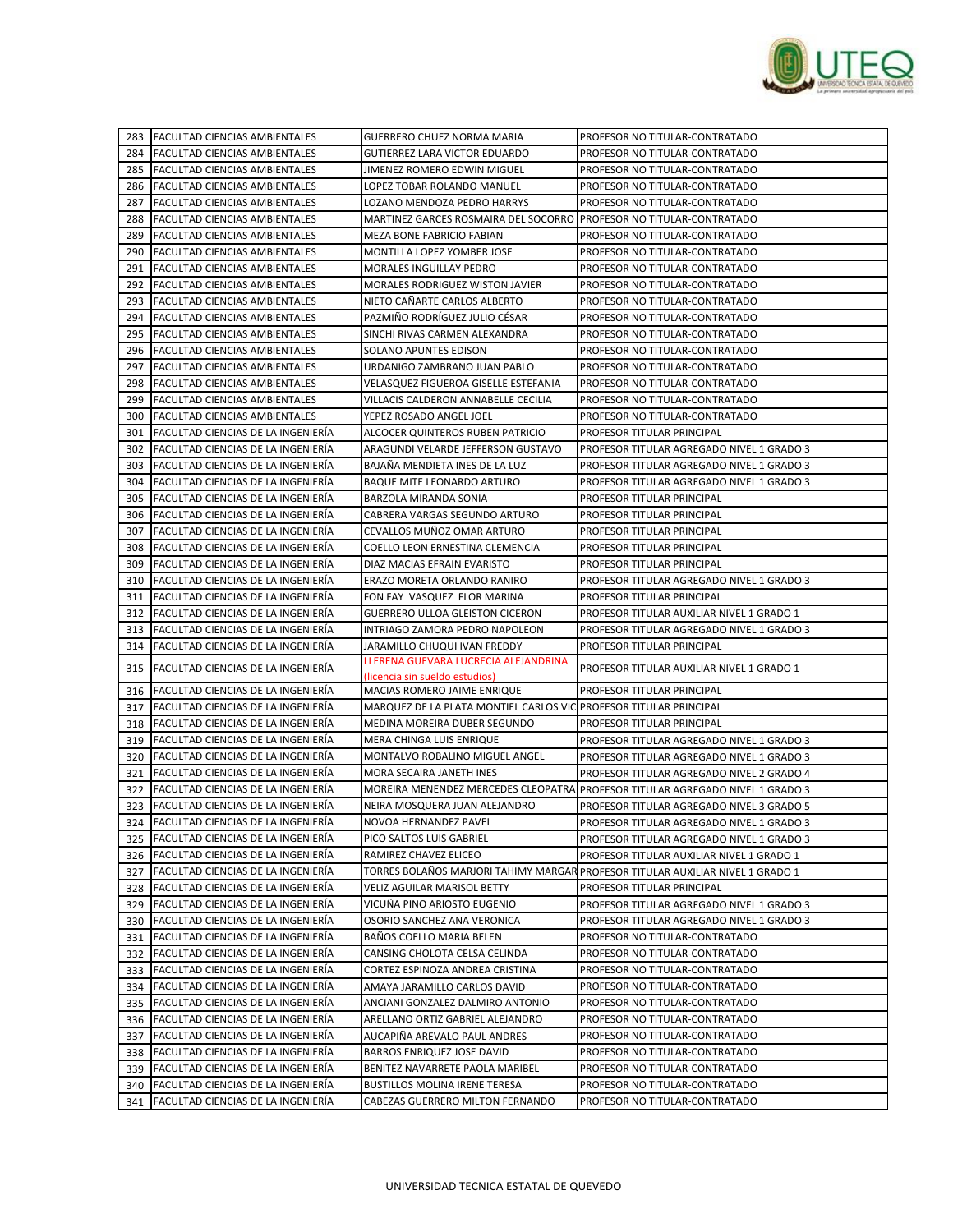

|     | 342 FACULTAD CIENCIAS DE LA INGENIERÍA | CEDEÑO BARZOLA JIMMY ALDRIN                                     | PROFESOR NO TITULAR-CONTRATADO             |
|-----|----------------------------------------|-----------------------------------------------------------------|--------------------------------------------|
| 343 | FACULTAD CIENCIAS DE LA INGENIERÍA     | DIAZ CHANG BOLIVAR AGUSTIN                                      | PROFESOR NO TITULAR-CONTRATADO             |
| 344 | FACULTAD CIENCIAS DE LA INGENIERÍA     | ESPINOSA DELGADO LUIS FELIPE                                    | PROFESOR NO TITULAR-CONTRATADO             |
| 345 | FACULTAD CIENCIAS DE LA INGENIERÍA     | GARCIA CORAL JOHNN ANDRES                                       | PROFESOR NO TITULAR-CONTRATADO             |
| 346 | FACULTAD CIENCIAS DE LA INGENIERÍA     | GARCIA SAQUICELA MARCELO RODRIGO                                | PROFESOR NO TITULAR-CONTRATADO             |
| 347 | FACULTAD CIENCIAS DE LA INGENIERÍA     | GUAPI ALAVA GINA MARIUXI                                        | PROFESOR NO TITULAR-CONTRATADO             |
| 348 | FACULTAD CIENCIAS DE LA INGENIERÍA     | <b>GUERRERO GOYES KENYA ANMARIT</b>                             | PROFESOR NO TITULAR-CONTRATADO             |
| 349 | FACULTAD CIENCIAS DE LA INGENIERÍA     | LAVERDE ALBARRACIN CRISTIAN                                     | PROFESOR NO TITULAR-CONTRATADO             |
| 350 | FACULTAD CIENCIAS DE LA INGENIERÍA     | LEON GANCHOZO MANUEL UBALDO                                     | PROFESOR NO TITULAR-CONTRATADO             |
| 351 | FACULTAD CIENCIAS DE LA INGENIERÍA     | LLUMIQUINGA CHINGAY ANGEL HERBERTO                              | PROFESOR NO TITULAR-CONTRATADO             |
| 352 | FACULTAD CIENCIAS DE LA INGENIERÍA     | MOREIRA MACIAS ROBERT WILLIAM                                   | PROFESOR NO TITULAR-CONTRATADO             |
| 353 | FACULTAD CIENCIAS DE LA INGENIERÍA     | MARCILLO VERA FABRICIO ROLANDO                                  | PROFESOR NO TITULAR-CONTRATADO             |
| 354 | FACULTAD CIENCIAS DE LA INGENIERÍA     | MARTINEZ HERNANDEZ ALINA                                        | PROFESOR NO TITULAR-CONTRATADO             |
| 355 | FACULTAD CIENCIAS DE LA INGENIERÍA     | MARTINEZ PORRO EUDES                                            | PROFESOR NO TITULAR-CONTRATADO             |
| 356 | FACULTAD CIENCIAS DE LA INGENIERÍA     | MAYORGA GOYAS LUIS EDUARDO                                      | PROFESOR NO TITULAR-CONTRATADO             |
| 357 | FACULTAD CIENCIAS DE LA INGENIERIA     | MONTERO BUÑAY RAUL MAURICIO                                     | PROFESOR NO TITULAR-CONTRATADO             |
| 358 | FACULTAD CIENCIAS DE LA INGENIERIA     | NASIMBA MEDINA VICTOR FERNANDO                                  | PROFESOR NO TITULAR-CONTRATADO             |
| 359 | FACULTAD CIENCIAS DE LA INGENIERIA     | NAVARRETE GOMEZ ROGELIO                                         | PROFESOR NO TITULAR-CONTRATADO             |
| 360 | FACULTAD CIENCIAS DE LA INGENIERÍA     | ORTEGA ACOSTA JUAN CARLOS ENRIQUE                               | PROFESOR NO TITULAR-CONTRATADO             |
| 361 | FACULTAD CIENCIAS DE LA INGENIERÍA     | ORTIZ LOZADA ELIZABETH AUXILIADORA                              | PROFESOR NO TITULAR-CONTRATADO             |
| 362 | FACULTAD CIENCIAS DE LA INGENIERIA     | PENA BANEGAS DIEGO PATRICIO                                     | PROFESOR NO TITULAR-CONTRATADO             |
| 363 | FACULTAD CIENCIAS DE LA INGENIERÍA     | PEREZ CRUZ ISABEL                                               | PROFESOR NO TITULAR-CONTRATADO             |
| 364 | FACULTAD CIENCIAS DE LA INGENIERIA     | PEREZ TOAPANTA ADRIANO EFRAIN                                   | PROFESOR NO TITULAR-CONTRATADO             |
| 365 | FACULTAD CIENCIAS DE LA INGENIERÍA     | PIÑEIRO VIVAS TATIANA CECILIA                                   | PROFESOR NO TITULAR-CONTRATADO             |
| 366 | FACULTAD CIENCIAS DE LA INGENIERÍA     | PORTILLA OLVERA GILBERTO ELIAS                                  | PROFESOR NO TITULAR-CONTRATADO             |
| 367 | FACULTAD CIENCIAS DE LA INGENIERÍA     | PURIS CACERES AMILKAR YUDIER                                    | PROFESOR NO TITULAR-CONTRATADO             |
| 368 | FACULTAD CIENCIAS DE LA INGENIERÍA     | RACINES MACIAS RUTH ELIZABETH                                   | PROFESOR NO TITULAR-CONTRATADO             |
| 369 | FACULTAD CIENCIAS DE LA INGENIERÍA     | RIVAS SIERRA DANNY ALEXANDER                                    | PROFESOR NO TITULAR-CONTRATADO             |
| 370 | FACULTAD CIENCIAS DE LA INGENIERÍA     | ROJAS URIBE LOGUARD SMITH                                       | PROFESOR NO TITULAR-CONTRATADO             |
| 371 | FACULTAD CIENCIAS DE LA INGENIERÍA     | RUANO HERRERA ERNESTO JAVIER                                    | PROFESOR NO TITULAR-CONTRATADO             |
| 372 | FACULTAD CIENCIAS DE LA INGENIERÍA     | SAA SALTOS JORGE WILSON                                         | PROFESOR NO TITULAR-CONTRATADO             |
| 373 | FACULTAD CIENCIAS DE LA INGENIERÍA     | SALINAS BUESTAN NESTOR RAFAEL                                   | PROFESOR NO TITULAR-CONTRATADO             |
| 374 | FACULTAD CIENCIAS DE LA INGENIERÍA     | SAMANIEGO MENA EDUARDO AMABLE                                   | PROFESOR NO TITULAR-CONTRATADO             |
| 375 | FACULTAD CIENCIAS DE LA INGENIERÍA     | SIMANCAS VARGAS JEAN CARLOS                                     | PROFESOR NO TITULAR-CONTRATADO             |
| 376 | FACULTAD CIENCIAS DE LA INGENIERÍA     | SOCASI GUALOTUÑA MIGUEL SANTIAGO                                | PROFESOR NO TITULAR-CONTRATADO             |
| 377 | FACULTAD CIENCIAS DE LA INGENIERÍA     | TORRES QUIJIJE ANGEL IVAN                                       | PROFESOR NO TITULAR-CONTRATADO             |
| 378 | FACULTAD CIENCIAS DE LA INGENIERÍA     | TUBAY VERGARA JOSE LUIS                                         | PROFESOR NO TITULAR-CONTRATADO             |
| 379 | FACULTAD CIENCIAS DE LA INGENIERÍA     | VALENCIA RODRIGUEZ EDGAR GABRIEL                                | PROFESOR NO TITULAR-CONTRATADO             |
| 380 | FACULTAD CIENCIAS DE LA INGENIERÍA     | VALLEJO SINCHIGUANO CRISTIAN ALEJANDO                           | TECNICO DE LABORATORIO-FCI (LOES)          |
| 381 | FACULTAD CIENCIAS DE LA INGENIERÍA     | VENET MUÑOZ REGINA                                              | PROFESOR NO TITULAR-CONTRATADO             |
| 382 | FACULTAD CIENCIAS DE LA INGENIERÍA     | VIERA CARCACHE OSMAR                                            | PROFESOR NO TITULAR-CONTRATADO             |
| 383 | FACULTAD CIENCIAS DE LA INGENIERÍA     | VILLAFUERTE LOPEZ MILTON IVAN                                   | PROFESOR NO TITULAR-CONTRATADO             |
|     | 384 FACULTAD CIENCIAS DE LA INGENIERÍA | VILLARROEL BASTIDAS JOSE VICENTE                                | PROFESOR NO TITULAR-CONTRATADO             |
|     | 385 FACULTAD CIENCIAS DE LA INGENIERÍA | VINCES LLAGUNO LEONARDO SANTIAGO                                | PROFESOR NO TITULAR-CONTRATADO             |
|     | 386 FACULTAD CIENCIAS DE LA INGENIERÍA | ZAMBRANO VEGA CRISTIAN GABRIEL                                  | PROFESOR NO TITULAR-CONTRATADO             |
|     | 387 FACULTAD CIENCIAS DE LA INGENIERÍA | ZAMORA HERNANDEZ YUSIMIT KARINA                                 | PROFESOR NO TITULAR-CONTRATADO             |
| 388 | <b>FACULTAD CIENCIAS EMPRESARIALES</b> | AGUIRRE VALVERDE DENNIS GUILLERMO                               | PROFESOR TITULAR PRINCIPAL                 |
| 389 | FACULTAD CIENCIAS EMPRESARIALES        | ALVAREZ MORALES ELSA LEUVANY                                    | PROFESOR TITULAR AUXILIAR NIVEL 1 GRADO 1  |
| 390 | <b>FACULTAD CIENCIAS EMPRESARIALES</b> | ANGAMARCA IZQUIERDO GUILLERMO REMIGI PROFESOR TITULAR PRINCIPAL |                                            |
| 391 | <b>FACULTAD CIENCIAS EMPRESARIALES</b> | AREVALO BRIONES KARINA PATRICIA                                 | PROFESOR TITULAR AGREGADO NIVEL 1 GRADO 3  |
| 392 | <b>FACULTAD CIENCIAS EMPRESARIALES</b> | AUHING TRIVIÑO ABRAHAN MOISES                                   | PROFESOR TITULAR PRINCIPAL                 |
| 393 | <b>FACULTAD CIENCIAS EMPRESARIALES</b> | BAEZ OÑATE MARCOS VINICIO                                       | PROFESOR TITULAR PRINCIPAL                 |
| 394 | FACULTAD CIENCIAS EMPRESARIALES        | BAYAS VACA VICTOR HUGO                                          | PROFESOR TITULAR PRINCIPAL                 |
|     | 395 FACULTAD CIENCIAS EMPRESARIALES    | BOZA VALLE JHON ALEJANDRO                                       | PROFESOR TITULAR PRINCIPAL NIVEL 1 GRADO 6 |
| 396 | <b>FACULTAD CIENCIAS EMPRESARIALES</b> | BRITO AVILA ANGEL ORLANDO                                       | PROFESOR TITULAR PRINCIPAL                 |
| 397 | <b>FACULTAD CIENCIAS EMPRESARIALES</b> | BUCHELI ESPINOZA NELSON XAVIER                                  | PROFESOR TITULAR PRINCIPAL                 |
| 398 | FACULTAD CIENCIAS EMPRESARIALES        | BUSTAMANTE FUENTES COLON SILVINO                                | PROFESOR TITULAR PRINCIPAL                 |
|     | 399 FACULTAD CIENCIAS EMPRESARIALES    | CALERO LARA MAGALY GIOCONDA                                     | PROFESOR TITULAR AUXILIAR NIVEL 1 GRADO 1  |
| 400 | FACULTAD CIENCIAS EMPRESARIALES        | CAMPUZANO PALMA AGUSTIN SALVADOR                                | PROFESOR TITULAR PRINCIPAL                 |
|     | 401 FACULTAD CIENCIAS EMPRESARIALES    | CASTRO TOMALA FRANKLIN FIDEL                                    | PROFESOR TITULAR PRINCIPAL                 |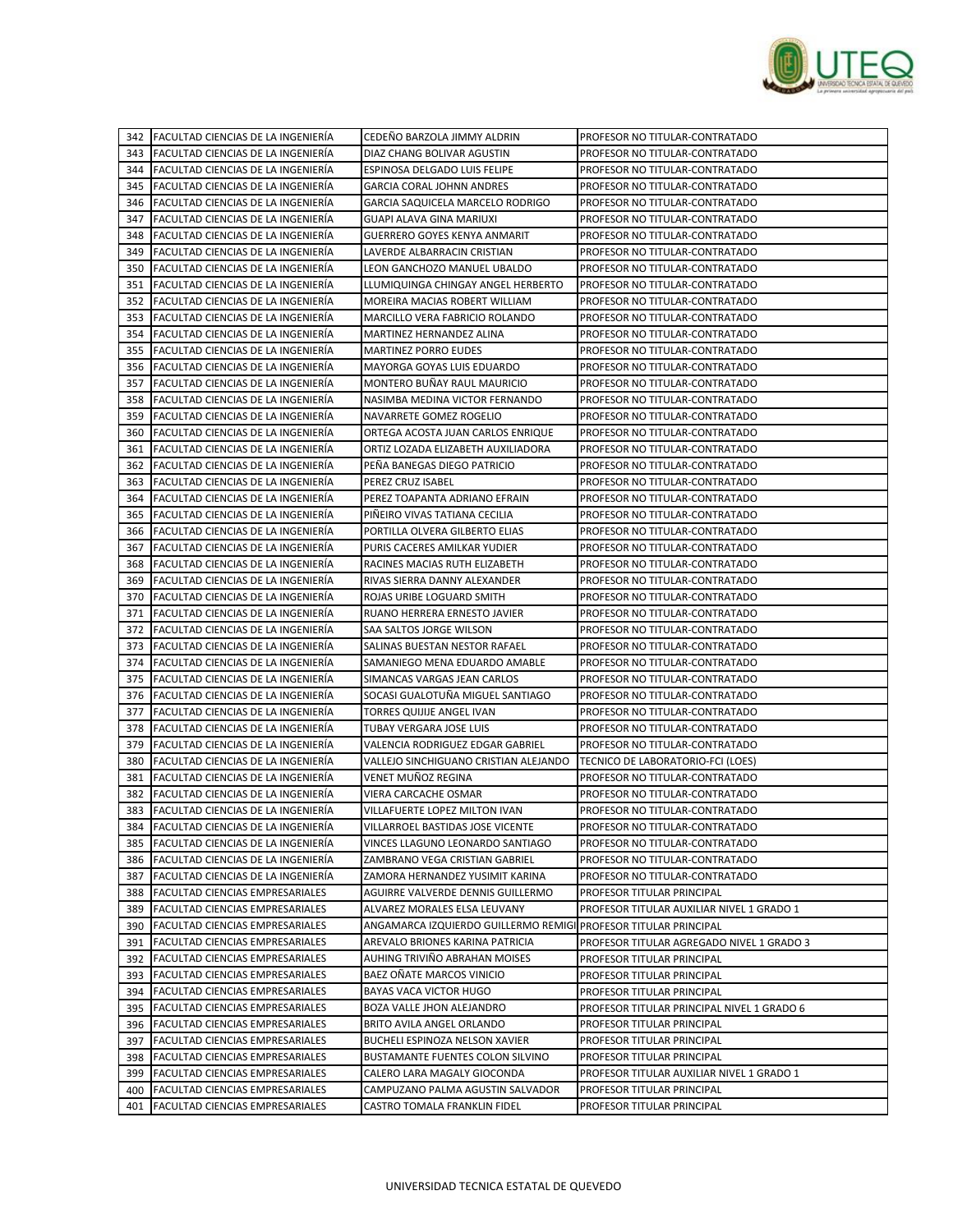

|     | 402   FACULTAD CIENCIAS EMPRESARIALES  | CEREZO SEGOVIA BADIE ANNERIS            | PROFESOR TITULAR AGREGADO NIVEL 1 GRADO 3  |
|-----|----------------------------------------|-----------------------------------------|--------------------------------------------|
| 403 | FACULTAD CIENCIAS EMPRESARIALES        | CEREZO SEGOVIA GERONIMO WILSON          | PROFESOR TITULAR PRINCIPAL                 |
| 404 | <b>FACULTAD CIENCIAS EMPRESARIALES</b> | CHALEN ESCALANTE ENRIQUE ANIBAL         | PROFESOR TITULAR PRINCIPAL                 |
| 405 | FACULTAD CIENCIAS EMPRESARIALES        | GALLARDO HAON WASHINGTON RAMIRO         | PROFESOR TITULAR PRINCIPAL                 |
| 406 | FACULTAD CIENCIAS EMPRESARIALES        | GONZAGA SARMIENTO LUIS EDUARDO          | PROFESOR TITULAR PRINCIPAL                 |
| 407 | FACULTAD CIENCIAS EMPRESARIALES        | HARO GAVIDIA MARCELO GONZALO            | PROFESOR TITULAR AGREGADO NIVEL 1 GRADO 3  |
| 408 | FACULTAD CIENCIAS EMPRESARIALES        | HERRERA VACA MIGUEL ANGEL               | PROFESOR TITULAR PRINCIPAL                 |
| 409 | FACULTAD CIENCIAS EMPRESARIALES        | INTRIAGO ZAMORA ENRIQUE NARCISO         | PROFESOR TITULAR PRINCIPAL                 |
|     |                                        |                                         |                                            |
| 410 | <b>FACULTAD CIENCIAS EMPRESARIALES</b> | LITARDO CAICEDO CESAR ERNESTO (licencia | PROFESOR TITULAR AUXILIAR                  |
|     |                                        | sin sueldo comision de servicios)       |                                            |
| 411 | FACULTAD CIENCIAS EMPRESARIALES        | MACIAS ESPAÑA GALO HENRY                | PROFESOR TITULAR PRINCIPAL                 |
| 412 | FACULTAD CIENCIAS EMPRESARIALES        | MANJARREZ FUENTES NELLY NARCISA         | PROFESOR TITULAR PRINCIPAL                 |
| 413 | <b>FACULTAD CIENCIAS EMPRESARIALES</b> | MONCAYO CARREÑO OSCAR FABIAN            | PROFESOR TITULAR AGREGADO NIVEL 1 GRADO 3  |
| 414 | FACULTAD CIENCIAS EMPRESARIALES        | MUNOZ HEREDIA CESAR ENRIQUE             | PROFESOR TITULAR PRINCIPAL                 |
| 415 | FACULTAD CIENCIAS EMPRESARIALES        | MUÑOZ MACÍAS SANDRA CECILIA             | PROFESOR TITULAR AGREGADO NIVEL 1 GRADO 3  |
| 416 | FACULTAD CIENCIAS EMPRESARIALES        | MUÑOZ RODRIGUEZ RAFAEL JACINTO          | PROFESOR TITULAR PRINCIPAL                 |
| 417 | FACULTAD CIENCIAS EMPRESARIALES        | PACHAR LOPEZ MARIA AUXILIADORA          | PROFESOR TITULAR AGREGADO NIVEL 1 GRADO 3  |
| 418 | FACULTAD CIENCIAS EMPRESARIALES        | PARRA SILVA PABLO ALBERTO               | PROFESOR TITULAR PRINCIPAL                 |
| 419 | FACULTAD CIENCIAS EMPRESARIALES        | PEREZ AREVALO MARIO ALEJANDRO           | PROFESOR TITULAR PRINCIPAL                 |
| 420 | FACULTAD CIENCIAS EMPRESARIALES        | PEREZ JUEZ ERNESTO JAVIER               | PROFESOR TITULAR PRINCIPAL                 |
| 421 | FACULTAD CIENCIAS EMPRESARIALES        | PINTO COTTO BAUTISTA RAFAEL             | PROFESOR TITULAR PRINCIPAL                 |
| 422 | <b>FACULTAD CIENCIAS EMPRESARIALES</b> | PURCACHI AGUIRRE WALTHER BOANERGE       | PROFESOR TITULAR PRINCIPAL                 |
| 423 | FACULTAD CIENCIAS EMPRESARIALES        | RAMIREZ CHAVEZ MAXIMO ABEL              | PROFESOR TITULAR PRINCIPAL                 |
| 424 | FACULTAD CIENCIAS EMPRESARIALES        | REYES BERMEO MARIANA DEL ROCIO          | PROFESOR TITULAR AUXILIAR NIVEL 1 GRADO 1  |
| 425 | FACULTAD CIENCIAS EMPRESARIALES        | REYES CEVALLOS MAGALY NARCISA DE JESUS  | PROFESOR TITULAR PRINCIPAL                 |
| 426 | <b>FACULTAD CIENCIAS EMPRESARIALES</b> | RIZO ZAMORA ANGELA FRESIA               | PROFESOR TITULAR PRINCIPAL                 |
| 427 | FACULTAD CIENCIAS EMPRESARIALES        | TACHONG ALENCASTRO LAURA                | PROFESOR TITULAR AGREGADO NIVEL 1 GRADO 3  |
| 428 | FACULTAD CIENCIAS EMPRESARIALES        | TORRES SEGARRA CARLOS VICENTE           | PROFESOR TITULAR PRINCIPAL                 |
| 429 | FACULTAD CIENCIAS EMPRESARIALES        | VELASCO BARAHONA VICTORIA BIRMANIA      | PROFESOR TITULAR PRINCIPAL                 |
| 430 | <b>FACULTAD CIENCIAS EMPRESARIALES</b> | VERA VALDIVIEZO NIVALDO APOLONIDES      | PROFESOR TITULAR PRINCIPAL                 |
| 431 | FACULTAD CIENCIAS EMPRESARIALES        | VILLACIS LAINEZ CARLOS ALEXIS           | PROFESOR TITULAR AGREGADO                  |
| 432 | FACULTAD CIENCIAS EMPRESARIALES        | VILLALVA ABARCA GUALBERTO RAFAEL        | PROFESOR TITULAR PRINCIPAL                 |
| 433 | FACULTAD CIENCIAS EMPRESARIALES        | YELA BURGOS ROGER TOMAS                 | PROFESOR TITULAR PRINCIPAL                 |
| 434 | FACULTAD CIENCIAS EMPRESARIALES        | ZAMBRANO CARLOS EDISON                  | PROFESOR TITULAR PRINCIPAL NIVEL 1 GRADO 6 |
| 435 | FACULTAD CIENCIAS EMPRESARIALES        | ZAMBRANO MEDRANDA LUIS AMABLE           | PROFESOR TITULAR PRINCIPAL                 |
| 436 | FACULTAD CIENCIAS EMPRESARIALES        | AGUAYO CARVAJAL VERONICA ROSALVA        | PROFESOR NO TITULAR-CONTRATADO             |
| 437 | FACULTAD CIENCIAS EMPRESARIALES        | ARBOLEDA CASTRO LORENA VANESSA          | PROFESOR NO TITULAR-CONTRATADO             |
| 438 | FACULTAD CIENCIAS EMPRESARIALES        | BALLESTEROS BALLESTEROS ERIKA YESSENIA  | PROFESOR NO TITULAR-CONTRATADO             |
| 439 | FACULTAD CIENCIAS EMPRESARIALES        | BLANC PIHUAVE LOURDES MELIDA            | PROFESOR NO TITULAR-CONTRATADO             |
| 440 | FACULTAD CIENCIAS EMPRESARIALES        | BUSTAMANTE VERA FREDDY HERNAN           | PROFESOR NO TITULAR-CONTRATADO             |
| 441 | FACULTAD CIENCIAS EMPRESARIALES        | CADENA MIRANDA DIANA ISABEL             | PROFESOR NO TITULAR-CONTRATADO             |
| 442 | <b>FACULTAD CIENCIAS EMPRESARIALES</b> | ESTRADA AGUILAR JAIME LEONARDO          | PROFESOR NO TITULAR-CONTRATADO             |
| 443 | FACULTAD CIENCIAS EMPRESARIALES        | FONSECA VASCONEZ JOSE FABIAN            | PROFESOR NO TITULAR-CONTRATADO             |
| 444 | FACULTAD CIENCIAS EMPRESARIALES        | <b>GALLO FONSECA VICTOR</b>             | PROFESOR NO TITULAR-CONTRATADO             |
|     | 445 FACULTAD CIENCIAS EMPRESARIALES    | GOMEZ GUTIERREZ FELIX LORENZO           | PROFESOR NO TITULAR-CONTRATADO             |
| 446 | FACULTAD CIENCIAS EMPRESARIALES        | GUERRA MOREIRA LUIS FERNANDO            | PROFESOR NO TITULAR-CONTRATADO             |
|     | FACULTAD CIENCIAS EMPRESARIALES        | GUZMAN MACIAS MARIA DEL CARMEN          |                                            |
| 447 |                                        |                                         | PROFESOR NO TITULAR-CONTRATADO             |
| 448 | FACULTAD CIENCIAS EMPRESARIALES        | GUZMAN SEGOVIA GUILLERMO XAVIER         | PROFESOR NO TITULAR-CONTRATADO             |
| 449 | FACULTAD CIENCIAS EMPRESARIALES        | JAYA UGSHA EDGAR FERNANDO               | PROFESOR NO TITULAR-CONTRATADO             |
| 450 | FACULTAD CIENCIAS EMPRESARIALES        | LANDABURU MENDOZA JIMMY RAFAEL          | PROFESOR NO TITULAR-CONTRATADO             |
| 451 | FACULTAD CIENCIAS EMPRESARIALES        | MACKENCIE MIRANDA FABRICIO ABEL         | PROFESOR NO TITULAR-CONTRATADO             |
| 452 | FACULTAD CIENCIAS EMPRESARIALES        | MENDOZA GOMEZ TANIA ALEXANDRA           | PROFESOR NO TITULAR-CONTRATADO             |
| 453 | FACULTAD CIENCIAS EMPRESARIALES        | MIRANDA ULLÓN PEDRO CLAVEL              | PROFESOR NO TITULAR-CONTRATADO             |
| 454 | FACULTAD CIENCIAS EMPRESARIALES        | MORALES HAZ MANUEL FRANCISCO            | PROFESOR NO TITULAR-CONTRATADO             |
| 455 | FACULTAD CIENCIAS EMPRESARIALES        | MORALES SORNOZA JOSE MANUEL             | PROFESOR NO TITULAR-CONTRATADO             |
| 456 | FACULTAD CIENCIAS EMPRESARIALES        | MOSQUERA AREVALO ARTURO PATRICIO        | PROFESOR NO TITULAR-CONTRATADO             |
| 457 | FACULTAD CIENCIAS EMPRESARIALES        | NUÑEZ BARTOLOME ELIZABETH JULIANA       | PROFESOR NO TITULAR-CONTRATADO             |
| 458 | FACULTAD CIENCIAS EMPRESARIALES        | ORTEGA CABRERA RUDY IVONNE              | PROFESOR NO TITULAR-CONTRATADO             |
|     | 459 FACULTAD CIENCIAS EMPRESARIALES    | PARRA GAVILANES DANIEL                  | PROFESOR NO TITULAR-CONTRATADO             |
| 460 | FACULTAD CIENCIAS EMPRESARIALES        | PONCE ORDOÑEZ JESSICA ALEXANDRA         | PROFESOR NO TITULAR-CONTRATADO             |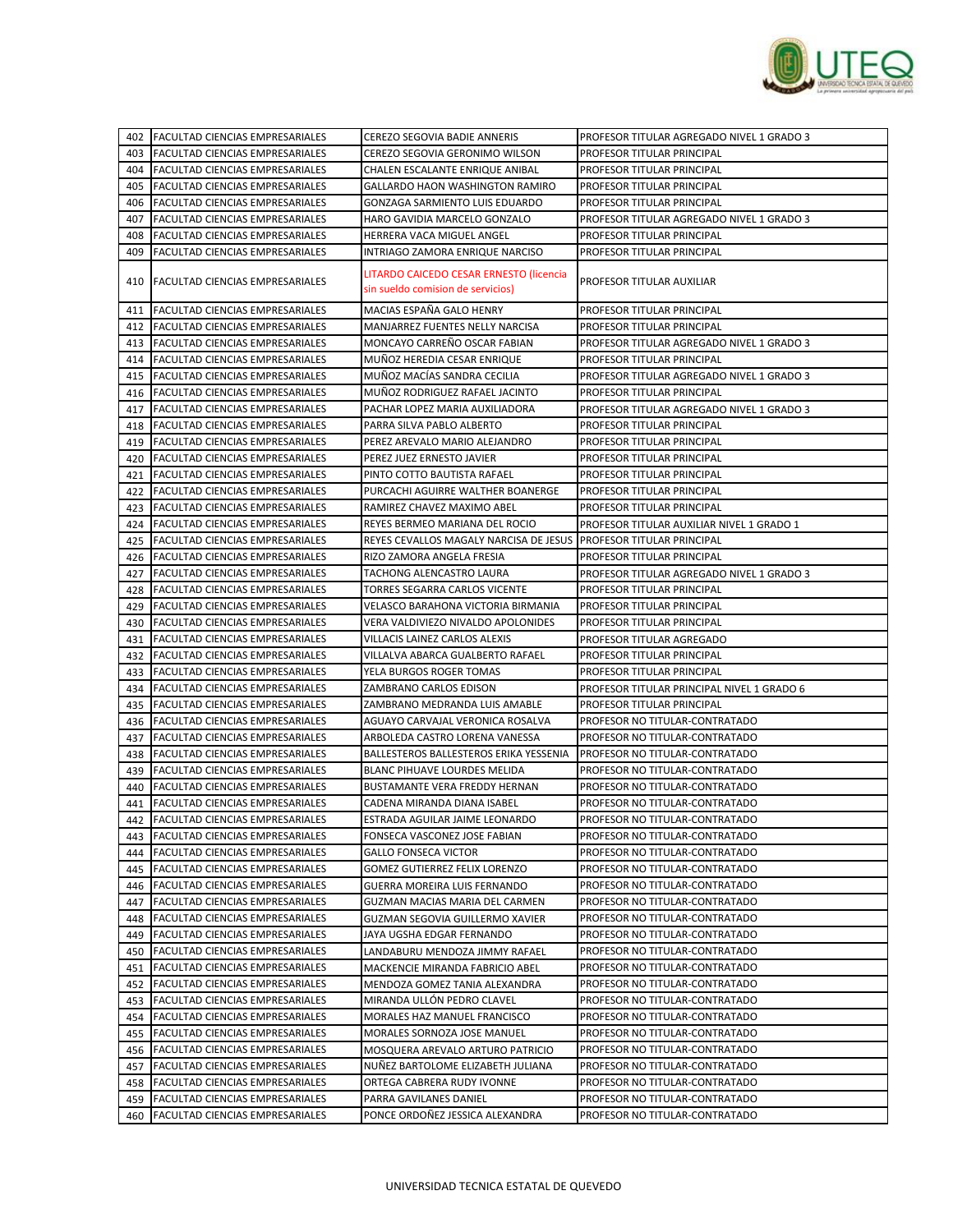

|     | 461 FACULTAD CIENCIAS EMPRESARIALES                                   | REYES BAQUERIZO ANGEL ARMANDO                 | PROFESOR NO TITULAR-CONTRATADO                                               |
|-----|-----------------------------------------------------------------------|-----------------------------------------------|------------------------------------------------------------------------------|
|     | 462 FACULTAD CIENCIAS EMPRESARIALES                                   | RIVADENEIRA ZAMBRANO MARIA ANGELICA           | PROFESOR NO TITULAR-CONTRATADO                                               |
| 463 | <b>FACULTAD CIENCIAS EMPRESARIALES</b>                                | RIVERA VELASCO JOSE LUIS                      | PROFESOR NO TITULAR-CONTRATADO                                               |
| 464 | <b>FACULTAD CIENCIAS EMPRESARIALES</b>                                | SANDOVAL CUJI MARTHA MATILDE                  | PROFESOR NO TITULAR-CONTRATADO                                               |
| 465 | <b>FACULTAD CIENCIAS EMPRESARIALES</b>                                | TARANTO HAON FRANKLIN XAVIER                  | PROFESOR NO TITULAR-CONTRATADO                                               |
| 466 | <b>FACULTAD CIENCIAS EMPRESARIALES</b>                                | TRIANA LITARDO FREDDY ENRIQUE                 | PROFESOR NO TITULAR-CONTRATADO                                               |
| 467 | <b>FACULTAD CIENCIAS EMPRESARIALES</b>                                | VINUEZA MENDOZA GLENN WALTER                  | PROFESOR NO TITULAR-CONTRATADO                                               |
| 468 | FACULTAD CIENCIAS EMPRESARIALES                                       | VIZUETA SILVA STEVEN DAVID                    | PROFESOR NO TITULAR-CONTRATADO                                               |
| 469 | <b>FACULTAD CIENCIAS PECUARIAS</b>                                    | AGUIRRE VALVERDE CARLOS MIGUEL                | PROFESOR TITULAR PRINCIPAL                                                   |
| 470 | <b>FACULTAD CIENCIAS PECUARIAS</b>                                    | ARGUELLO NUÑEZ TITO GERMAN                    | PROFESOR TITULAR AGREGADO                                                    |
| 471 | FACULTAD CIENCIAS PECUARIAS                                           | AVELLANEDA CEVALLOS JUAN HUMBERTO             | PROFESOR TITULAR PRINCIPAL NIVEL 1 GRADO 6                                   |
| 472 | <b>FACULTAD CIENCIAS PECUARIAS</b>                                    | ESCOBAR PAVON WILFRIDO ANTONIO                | PROFESOR TITULAR PRINCIPAL                                                   |
| 473 | <b>FACULTAD CIENCIAS PECUARIAS</b>                                    | ESPINOZA GUERRA ITALO FERNANDO                | PROFESOR TITULAR AGREGADO NIVEL 3 GRADO 5                                    |
| 474 | <b>FACULTAD CIENCIAS PECUARIAS</b>                                    | ESTUPIÑAN VELIZ KLEBER ANTONIO                | PROFESOR TITULAR PRINCIPAL                                                   |
| 475 | <b>FACULTAD CIENCIAS PECUARIAS</b>                                    | GODOY ESPINOZA VICTOR HUGO                    | PROFESOR TITULAR AGREGADO NIVEL 1 GRADO 3                                    |
| 476 | <b>FACULTAD CIENCIAS PECUARIAS</b>                                    | GONZALEZ VELEZ MARTIN ARMANDO                 | PROFESOR TITULAR AGREGADO NIVEL 1 GRADO 3                                    |
| 477 | <b>FACULTAD CIENCIAS PECUARIAS</b>                                    | HERRERA GALLO SANTOS MAGDALENA                | PROFESOR TITULAR PRINCIPAL NIVEL 1 GRADO 6                                   |
| 478 | FACULTAD CIENCIAS PECUARIAS                                           | JACOME LOPEZ GERMAN ALEXANDER                 | PROFESOR TITULAR PRINCIPAL                                                   |
| 479 | <b>FACULTAD CIENCIAS PECUARIAS</b>                                    | <b>MAZON PAREDES CARLOS</b>                   | PROFESOR TITULAR PRINCIPAL                                                   |
| 480 | <b>FACULTAD CIENCIAS PECUARIAS</b>                                    | MAZON PAREDES EDISON JACINTO                  | PROFESOR TITULAR PRINCIPAL                                                   |
| 481 | <b>FACULTAD CIENCIAS PECUARIAS</b>                                    | MESTANZA UQUILLAS CAMILO ALEXANDER            | PROFESOR TITULAR AGREGADO NIVEL 1 GRADO 3                                    |
| 482 | <b>FACULTAD CIENCIAS PECUARIAS</b>                                    | MUÑOZ RODRIGUEZ JORGE GEOVANNY                | PROFESOR TITULAR PRINCIPAL                                                   |
| 483 | <b>FACULTAD CIENCIAS PECUARIAS</b>                                    | PELAEZ MENDOZA FRANKLIN RODRIGO               | PROFESOR TITULAR AGREGADO NIVEL 1 GRADO 3                                    |
| 484 | <b>FACULTAD CIENCIAS PECUARIAS</b>                                    | PINARGOTE MENDOZA EDGAR RODOLFO               | PROFESOR TITULAR AGREGADO NIVEL 3 GRADO 5                                    |
| 485 | FACULTAD CIENCIAS PECUARIAS                                           | RODRIGUEZ TOBAR JORGE MAGNO                   | PROFESOR TITULAR PRINCIPAL                                                   |
| 486 | <b>FACULTAD CIENCIAS PECUARIAS</b>                                    | ROMERO ROMERO JOSE MIGUEL                     | PROFESOR TITULAR PRINCIPAL                                                   |
| 487 | <b>FACULTAD CIENCIAS PECUARIAS</b>                                    | SANCHEZ LAIÑO ADOLFO RODOLFO                  | PROFESOR TITULAR PRINCIPAL                                                   |
| 488 | <b>FACULTAD CIENCIAS PECUARIAS</b>                                    | TAPIA MORENO EDWIN OSWALDO                    | PROFESOR TITULAR PRINCIPAL                                                   |
| 489 | <b>FACULTAD CIENCIAS PECUARIAS</b>                                    | TORRES NAVARRETE ENMA DANIELLY                | PROFESOR TITULAR PRINCIPAL                                                   |
| 490 | <b>FACULTAD CIENCIAS PECUARIAS</b>                                    | TUAREZ COBEÑA JOSE AURELIO                    | PROFESOR TITULAR PRINCIPAL                                                   |
| 491 | <b>FACULTAD CIENCIAS PECUARIAS</b>                                    | VALLEJO TORRES CHISTIAN                       | PROFESOR TITULAR AGREGADO NIVEL 1 GRADO 4                                    |
| 492 | <b>FACULTAD CIENCIAS PECUARIAS</b>                                    | VASCO MORA DIANA LUCIA                        | PROFESOR TITULAR AGREGADO NIVEL 3 GRADO 5                                    |
| 493 | <b>FACULTAD CIENCIAS PECUARIAS</b>                                    |                                               | VASCONEZ MONTUFAR GREGORIO HUMBERT(PROFESOR TITULAR AGREGADO NIVEL 1 GRADO 3 |
| 494 | <b>FACULTAD CIENCIAS PECUARIAS</b>                                    | ZAMBRANO GRACIA DELSITO DIFILO                | PROFESOR TITULAR PRINCIPAL NIVEL 1 GRADO 6                                   |
| 495 | FACULTAD CIENCIAS PECUARIAS                                           | AGUAS SEGURA LIVIO CESAR                      | PROFESOR NO TITULAR-CONTRATADO                                               |
| 496 | <b>FACULTAD CIENCIAS PECUARIAS</b>                                    | ALVAREZ SANCHEZ ANA RUTH                      | PROFESOR NO TITULAR-CONTRATADO                                               |
| 497 | FACULTAD CIENCIAS PECUARIAS                                           | BARRERA ALVAREZ ALEXANDRA ELIZABETH           | PROFESOR NO TITULAR-CONTRATADO                                               |
| 498 | <b>FACULTAD CIENCIAS PECUARIAS</b>                                    | BATISTA CASACO AIME ROSARIO                   | PROFESOR NO TITULAR-CONTRATADO                                               |
| 499 | <b>FACULTAD CIENCIAS PECUARIAS</b>                                    | CABEZAS CONGO RONALD ROBERTO                  | PROFESOR NO TITULAR-CONTRATADO                                               |
| 500 | <b>FACULTAD CIENCIAS PECUARIAS</b>                                    | CAMACHO CASTILLO LUIS ALFREDO                 | PROFESOR NO TITULAR-CONTRATADO                                               |
| 501 | <b>FACULTAD CIENCIAS PECUARIAS</b>                                    | CEVALLOS FALQUEZ ORLY FERNANDO                | PROFESOR NO TITULAR-CONTRATADO                                               |
|     | 502 FACULTAD CIENCIAS PECUARIAS                                       | COELLO LOOR CAROL DANIELA                     | PROFESOR NO TITULAR-CONTRATADO                                               |
| 504 | 503 FACULTAD CIENCIAS PECUARIAS                                       | COELLO VERA ADALBERTO<br>CULCAY VELIZ MARISOL | PROFESOR NO TITULAR-CONTRATADO                                               |
|     | <b>FACULTAD CIENCIAS PECUARIAS</b><br>505 FACULTAD CIENCIAS PECUARIAS | DURAZNO DELGADO LEONILO ALFONSO               | PROFESOR NO TITULAR-CONTRATADO<br>PROFESOR NO TITULAR-CONTRATADO             |
| 506 | <b>FACULTAD CIENCIAS PECUARIAS</b>                                    | EGUEZ ENRIQUEZ ERIC ALBERTO                   | PROFESOR NO TITULAR-CONTRATADO                                               |
|     | 507 FACULTAD CIENCIAS PECUARIAS                                       | ERAZO SOLORZANO CYNTIA YADIRA                 | PROFESOR NO TITULAR-CONTRATADO                                               |
| 508 | <b>FACULTAD CIENCIAS PECUARIAS</b>                                    | ESCOBAR MORÁN LORENA EDITH                    | PROFESOR NO TITULAR-CONTRATADO                                               |
| 509 | <b>FACULTAD CIENCIAS PECUARIAS</b>                                    | FERNANDEZ ESCOBAR ANGEL                       | PROFESOR NO TITULAR-CONTRATADO                                               |
| 510 | <b>FACULTAD CIENCIAS PECUARIAS</b>                                    | <b>GODOY MONTIEL LUIS ALBERTO</b>             | PROFESOR NO TITULAR-CONTRATADO                                               |
|     | 511 FACULTAD CIENCIAS PECUARIAS                                       | GUERRERO CHUEZ RAQUEL VERONICA                | PROFESOR NO TITULAR-CONTRATADO                                               |
|     | 512 FACULTAD CIENCIAS PECUARIAS                                       | <b>GUERRON TROYA VICENTE ALBERTO</b>          | PROFESOR NO TITULAR-CONTRATADO                                               |
|     | 513 FACULTAD CIENCIAS PECUARIAS                                       | MACIAS VELIZ JOSE NOLBERTO                    | PROFESOR NO TITULAR-CONTRATADO                                               |
| 514 | <b>FACULTAD CIENCIAS PECUARIAS</b>                                    | MENDEZ MARTINEZ YUNIEL                        | PROFESOR NO TITULAR-CONTRATADO                                               |
|     | 515 FACULTAD CIENCIAS PECUARIAS                                       | MEZA BONE CARLOS JAVIER                       | PROFESOR NO TITULAR-CONTRATADO                                               |
| 516 | <b>FACULTAD CIENCIAS PECUARIAS</b>                                    | MEZA BONE GARY ALEX                           | PROFESOR NO TITULAR-CONTRATADO                                               |
| 517 | <b>FACULTAD CIENCIAS PECUARIAS</b>                                    | MONGE FREILE MARLON FERNANDO                  | PROFESOR NO TITULAR-CONTRATADO                                               |
| 518 | <b>FACULTAD CIENCIAS PECUARIAS</b>                                    | MORALES PADILLA MARIA MONSERRATH              | PROFESOR NO TITULAR-CONTRATADO                                               |
| 519 | <b>FACULTAD CIENCIAS PECUARIAS</b>                                    | PUENTE JIMENEZ VERONICA DAYANA                | PROFESOR NO TITULAR-CONTRATADO                                               |
|     |                                                                       |                                               |                                                                              |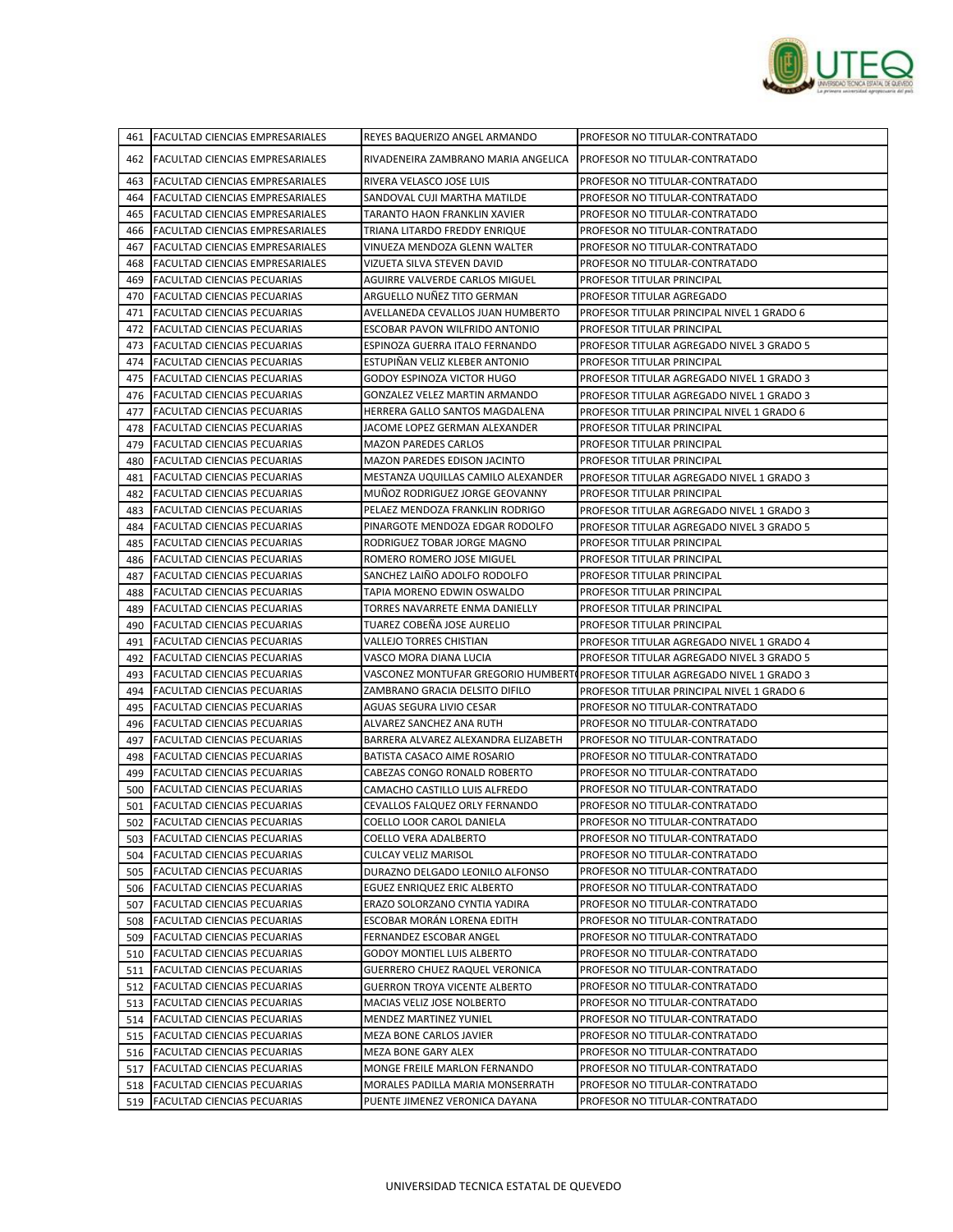

|     | 520 FACULTAD CIENCIAS PECUARIAS                                       | QUINTANA ZAMORA JORGE GUSTAVO                                           | PROFESOR NO TITULAR-CONTRATADO                  |
|-----|-----------------------------------------------------------------------|-------------------------------------------------------------------------|-------------------------------------------------|
| 521 | <b>FACULTAD CIENCIAS PECUARIAS</b>                                    | RAMOS REMACHE ROMMEL ARTURO                                             | PROFESOR NO TITULAR-CONTRATADO                  |
| 522 | <b>FACULTAD CIENCIAS PECUARIAS</b>                                    | RODRIGUEZ CASTRO ROSSY LISBETH                                          | PROFESOR NO TITULAR-CONTRATADO                  |
| 523 | <b>FACULTAD CIENCIAS PECUARIAS</b>                                    | ROMERO GARAICOA DIEGO ARMANDO                                           | PROFESOR NO TITULAR-CONTRATADO                  |
| 524 | <b>FACULTAD CIENCIAS PECUARIAS</b>                                    | TUAREZ GARCIA DIEGO ARMANDO                                             | PROFESOR NO TITULAR-CONTRATADO                  |
| 525 | <b>FACULTAD CIENCIAS PECUARIAS</b>                                    | VARAS GILER ROSA CECIBEL                                                | PROFESOR NO TITULAR-CONTRATADO                  |
| 526 | <b>FACULTAD CIENCIAS PECUARIAS</b>                                    | VELIZ ZAMORA DIANA VERONICA                                             | PROFESOR NO TITULAR-CONTRATADO                  |
| 527 | FACULTAD CIENCIAS PECUARIAS                                           | VERA CHANG JAIME FABIAN                                                 | PROFESOR NO TITULAR-CONTRATADO                  |
| 528 | FACULTAD CIENCIAS PECUARIAS                                           | VILLEGAS SOTO NELSON RAMIRO                                             | PROFESOR NO TITULAR-CONTRATADO                  |
| 529 | <b>FACULTAD CIENCIAS PECUARIAS</b>                                    | YANEZ CAJO DANILO JAVIER                                                | PROFESOR NO TITULAR-CONTRATADO                  |
| 530 | <b>FACULTAD CIENCIAS PECUARIAS</b>                                    | YEPEZ MACIAS PIEDAD FRANCISCA                                           | PROFESOR NO TITULAR-CONTRATADO                  |
| 531 | <b>FACULTAD CIENCIAS PECUARIAS</b>                                    | ZAMBRANO MONTES SAMIR ANTONIO                                           | PROFESOR NO TITULAR-CONTRATADO                  |
| 532 | UNIDAD DE ESTUDIOS A DISTANCIA                                        | ALVAREZ PERDOMO GUIDO RODOLFO                                           | PROFESOR TITULAR AGREGADO NIVEL 1 GRADO 3       |
| 533 | UNIDAD DE ESTUDIOS A DISTANCIA                                        | CEDEÑO BRIONES ALEX GEOVANNY                                            | PROFESOR TITULAR AUXILIAR NIVEL 1 GRADO 1       |
| 534 | UNIDAD DE ESTUDIOS A DISTANCIA                                        | ESPINOZA CARRILLO JOSE FRANCISCO                                        | PROFESOR TITULAR AGREGADO NIVEL 1 GRADO 3       |
| 535 | UNIDAD DE ESTUDIOS A DISTANCIA                                        | GUEVARA SANTANA FREDDY JAVIER                                           | PROFESOR TITULAR AUXILIAR NIVEL 1 GRADO 1       |
| 536 | UNIDAD DE ESTUDIOS A DISTANCIA                                        | HARO CHONG ALEXANDRA ELIZABETH                                          | PROFESOR TITULAR AGREGADO NIVEL 1 GRADO 3       |
| 537 | UNIDAD DE ESTUDIOS A DISTANCIA                                        | LIBERIO ROCA FRANCISCO FLORENCIO                                        | PROFESOR TITULAR AGREGADO NIVEL 1 GRADO 3       |
| 538 | UNIDAD DE ESTUDIOS A DISTANCIA                                        | PALLAROSO GRANIZO ROSA YOLANDA                                          | PROFESOR TITULAR AUXILIAR NIVEL 1 GRADO 1       |
| 539 | UNIDAD DE ESTUDIOS A DISTANCIA                                        | REYEZ PEREZ JUAN JOSE                                                   | PROFESOR TITULAR AGREGADO NIVEL 1 GRADO 3       |
|     |                                                                       |                                                                         | PROFESOR TITULAR AGREGADO NIVEL 1 GRADO 1       |
| 540 | UNIDAD DE ESTUDIOS A DISTANCIA                                        | RIZZO ZAMORA LAUDEN GEOBACK<br>RODRIGUEZ GAVILANES NANCY MAGALI         |                                                 |
| 541 | UNIDAD DE ESTUDIOS A DISTANCIA                                        | (licencia sin sueldo estudios)                                          | PROFESOR TITULAR PRINCIPAL                      |
| 542 | UNIDAD DE ESTUDIOS A DISTANCIA                                        | VARGAS BURGOS JULIO CESAR                                               | PROFESOR TITULAR PRINCIPAL NIVEL 1 GRADO 6      |
| 543 | UNIDAD DE ESTUDIOS A DISTANCIA                                        | ZAMBRANO BARROS NUVIA AURORA                                            | PROFESOR TITULAR AGREGADO NIVEL 1 GRADO 3       |
| 544 | UNIDAD DE ESTUDIOS A DISTANCIA                                        | AGUIRRE PEREZ RICARDO GIOJAN                                            | PROFESOR NO TITULAR-CONTRATADO                  |
| 545 | UNIDAD DE ESTUDIOS A DISTANCIA                                        | ANDAGOYA ARECHUA RONALD FABIAN                                          | PROFESOR NO TITULAR-CONTRATADO                  |
| 546 | UNIDAD DE ESTUDIOS A DISTANCIA                                        | CABRERA BRAVO CARMEN CECILIA                                            | PROFESOR NO TITULAR-CONTRATADO                  |
| 547 | UNIDAD DE ESTUDIOS A DISTANCIA                                        | CANO INTRIAGO JUAN CARLOS                                               | PROFESOR NO TITULAR-CONTRATADO                  |
| 548 | UNIDAD DE ESTUDIOS A DISTANCIA                                        | CARRANZA QUIMI WENDY DIANA                                              | PROFESOR NO TITULAR-CONTRATADO                  |
| 549 | UNIDAD DE ESTUDIOS A DISTANCIA                                        | GALEAS ARBOLEDA GABRIELA JACQUELINE                                     | PROFESOR NO TITULAR-CONTRATADO                  |
| 550 | UNIDAD DE ESTUDIOS A DISTANCIA                                        | GARCIA MACIAS LUIS ORLANDO                                              | PROFESOR NO TITULAR-CONTRATADO                  |
| 551 | UNIDAD DE ESTUDIOS A DISTANCIA                                        | GUILLIN LLANOS XIMENA MINSHELY                                          | PROFESOR NO TITULAR-CONTRATADO                  |
| 552 | UNIDAD DE ESTUDIOS A DISTANCIA                                        | JACHO SANCHEZ IVAN RODOLFO                                              | PROFESOR NO TITULAR-CONTRATADO                  |
| 553 | UNIDAD DE ESTUDIOS A DISTANCIA                                        | MENDOZA VARGAS EMMA YOLANDA                                             | PROFESOR NO TITULAR-CONTRATADO                  |
| 554 | UNIDAD DE ESTUDIOS A DISTANCIA                                        | MUNOZ BRIONES JUAN CARLOS                                               | PROFESOR NO TITULAR-CONTRATADO                  |
| 555 | UNIDAD DE ESTUDIOS A DISTANCIA                                        | ORTEGA TAPIA IRMA GARDENIA                                              | PROFESOR NO TITULAR-CONTRATADO                  |
| 556 | UNIDAD DE ESTUDIOS A DISTANCIA                                        | PACHECO CORREA SONIA ISABEL                                             | PROFESOR NO TITULAR-CONTRATADO                  |
| 557 | UNIDAD DE ESTUDIOS A DISTANCIA                                        | PLAZA ORMAZA LUIS ARTURO                                                | PROFESOR NO TITULAR-CONTRATADO                  |
| 558 | UNIDAD DE ESTUDIOS A DISTANCIA                                        | RENDON GUERRA GINA DEL PILAR                                            | PROFESOR NO TITULAR-CONTRATADO                  |
| 559 | UNIDAD DE ESTUDIOS A DISTANCIA                                        | ULLON PEREZ MARGARITA CLEMENCIA                                         | PROFESOR NO TITULAR-CONTRATADO                  |
| 560 | <b>ENFERMERIA</b>                                                     | ANGULO PEREZ PABLO ARMANDO                                              | PROFESOR NO TITULAR-CONTRATADO                  |
| 561 | ENFERMERÍA                                                            | DIAZ SOLEDISPA MARICELA MARIANA                                         | PROFESOR NO TITULAR-CONTRATADO                  |
|     | 562 ENFERMERÍA                                                        | MIRANDA ANCHUNDIA ANDREA KATHERINE                                      | PROFESOR NO TITULAR-CONTRATADO                  |
| 563 | ENFERMERÍA                                                            | MOREIRA ESPINOZA BETTY ANDREA                                           | PROFESOR NO TITULAR-CONTRATADO                  |
|     | 564 ENFERMERÍA                                                        | SOLIS GARCIA MARIANA ESTELITA                                           | PROFESOR NO TITULAR-CONTRATADO                  |
|     | <b>ASESORÍAS / NIVEL DE APOYO</b>                                     |                                                                         |                                                 |
| 565 | PROCURADURÍA                                                          | PICO ZAMBRANO BOLIVAR OMAR                                              | PROCURADOR                                      |
| 566 | SECRETARÍA GENERAL                                                    | PINCAY RIZZO FRANCISCO BORJA                                            | SECRETARIO GENERAL                              |
| 567 | <b>FINANCIERO</b>                                                     | GARCIAS FRANCO SANDRA ANGELINA                                          | DIRECTORA FINANCIERA                            |
| 568 | APOYO A LA GESTION                                                    | AVILES CEVALLOS FLERIDO NICANOR                                         | DIRECTOR DE APOYO A LA GESTION                  |
|     | 569   DIRECCION DE TALENTO HUMANO                                     | PARRAGA CEDEÑO MARIA EDILMA                                             | DIRECTORA DE TALENTO HUMANO                     |
|     | DIRECCION DE LOGISTICA                                                |                                                                         | DIRECTORA DE LOGISTICA                          |
| 570 | <b>AUDITORIA INTERNA</b>                                              | MORALES SORNOZA ALEXANDRA MARIBEL<br>CARRILLO ESCOBAR PATRICIO LEONIDAS | DIRECTOR DE AUDITORIA                           |
| 571 | CONTROL DE ACTIVOS Y BODEGA                                           |                                                                         |                                                 |
| 572 |                                                                       | MOREIRA CASTELLANO AGRIPINA ELENA                                       | LIDER DE CONTROL Y ACTIVOS FIJOS                |
| 573 | TECNOLOGIAS DE INFORMACION                                            | CARREÑO SANDOYA STALIN DANIEL                                           | LIDER DE TECNOLOGIAS DE LA INFORMACION          |
|     | 574 BIENESTAR UNIVERSITARIO                                           | RODRIGUEZ REYES FATIMA DEL ROCIO                                        | LIDER DE BIENESTAR ESTUDIANTIL                  |
|     | 575 SERVICIOS UNIVERSITARIOS<br>RELACIONES PUBLICAS-FACULTAD CIENCIAS | PIÑEIRO VIVAS VICTOR HUGO                                               | LIDER DE SERVICIOS UNIVERSITARIOS               |
|     | 576 EMPRESARIALES                                                     | ALARCON LOPEZ HENRY FELIPE                                              | RELACIONADOR PUBLICO-PROFESOR TITULAR PRINCIPAL |
|     | FECHA ACTUALIZACIÓN DE LA INFORMACIÓN:                                |                                                                         | 31/3/2019                                       |
|     |                                                                       |                                                                         |                                                 |